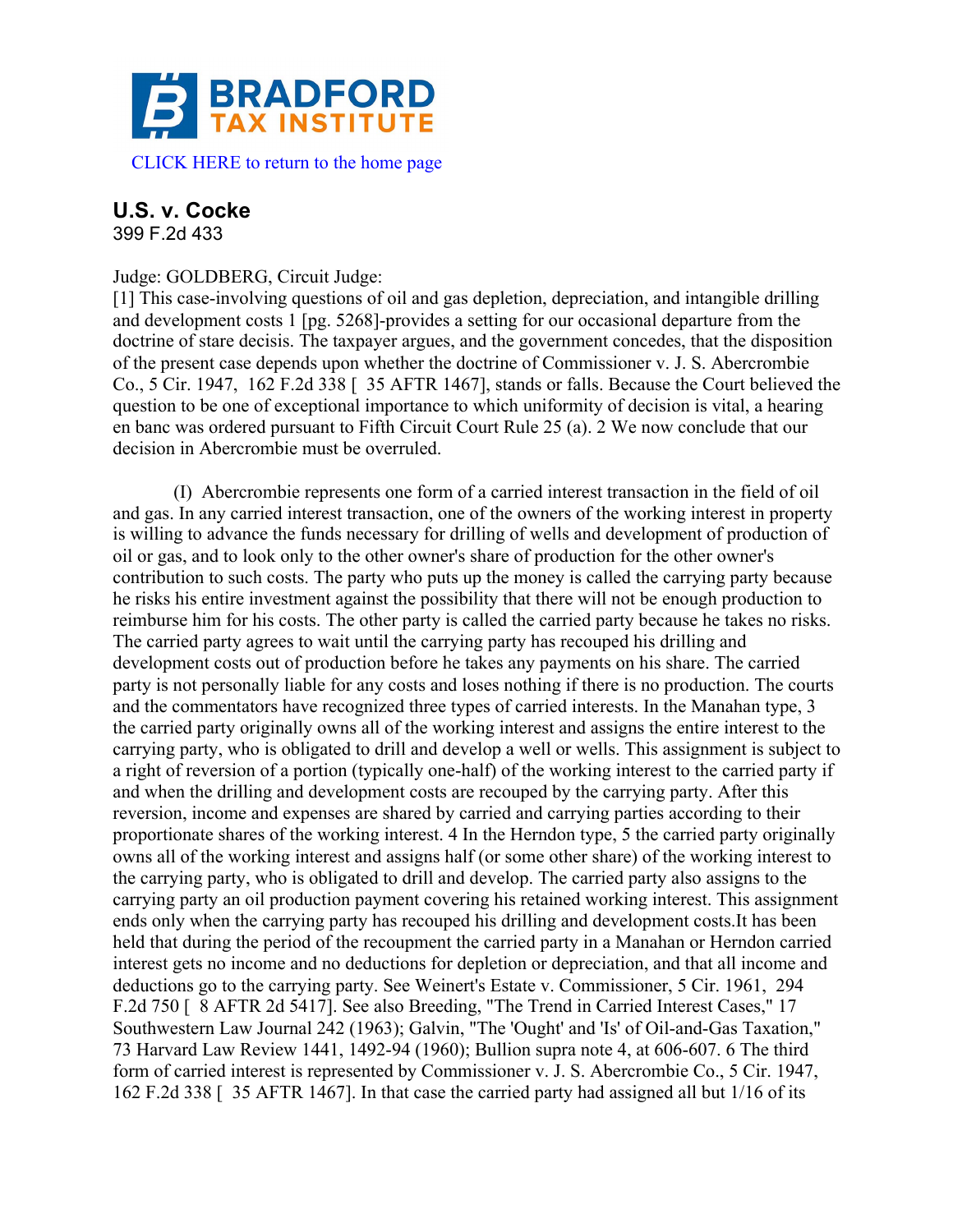working interest to the carrying party. The carrying party was to drill and operate the wells, to pay all costs and expenses out of production, and to pay to the carried party 1/16 of "operating profits" (income form the deductions for costs and expenses had been made). In the calendar year 1941 there was nothing to pay to the carried party under the [pg. 5269] agreement because deduction for costs and expenses exceeded income. The carrying party's tax return, however, did not include as income 1/16 th of the gross proceeds, as the carrying party claimed that such income was attributable to the carried party. The Commissioner contended that the carried party had retained only a 1/16 interest in net profits, and that none of the gross profits used by the carrying party in recouping its outlays was income taxable to the carried party.In reversing for the carrying party, we state the following: "In some instances the law may look through form to substance to get to the right of a controversy, but in ordinary cases tax consequences under federal law often depend upon property rights under local law, which in turn may be fixed by agreements between owners of the property. ... ... [O]ur decision is controlled by the fundamental principle that income is taxable to the owner of the property producing the same, and that an assignment in anticipation of such income is ineffective to avoid taxation thereof to the real owner. The economic reality of the transaction was that the assigning co-owners mortgaged their interest to their operating co-owner; and by so doing they not only reaped the benefit of development but acquired an undivided one-sixteenth interest in valuable physical equipment placed on the property by the operators." 162 F.2d at 339, 340. We held in Abercrombie that the carried party's retention of a 1/16 interest in "operating profits" meant that 1/16 of all gross income, no matter whether paid out to the carried party or retained and used by the carrying party for drilling or development costs or expenses, was income to the carried party. Twelve years later, in Prater v. Commissioner, 5 Cir. 1959, 273 F.2d 124 [ 4 AFTR 2d 5977], we "followed Abercrombie to its logical conclusion and allowed a carried party [in an Abercrombie transaction] to deduct his attributive [fractional] ... share of the costs of development and operation." Weinert's Estate v. Commissioner, supra, 294 F.2d at 758. 7 Although neither the Abercrombie nor the Prater opinion clearly explains the rationale of Abercrombie, a two-pronged argument has since been advanced to support the result. First, as the appellee argues here, it may be argued that the Abercrombie transaction was a loan from the carried to the carrying party of 1/16 of the funds necessary to develop and operate the wells. The loan could be repaid only out of the carried party's share of production. The production which went towards repaying any of the loan would be income to the carried party on the familiar theory that the nondonative payment of a debt by a third party is income to the debtor. Int. Rev. Code of 1954, §  $61(a)(12)$ . The second prong of this argument distinguishes an Abercrombie situation from other carried interest cases by the situs of title. Unlike Manahan and Herndon, in Abercrombie and Prater the carried party did not assign to the carrying party either title to, or oil production payments from, 8 his retained portion of the working interest. Each gave that carrying party merely the right to recoup drilling and development costs out of production before making any payments to the carried party. 9 Despite attempted distinctions, the Abercrombie and Prater holdings conflict with the view, taken in other carried interest transactions, that only income actually payable to the carried party is taxable to the carried party. Fundamental [pg. 5270]to both Manahan and Herndon is that no income which, under the carried interest agreement, is retained by the carrying party and used to recoup drilling and development costs (as opposed to operating expenses) is taxable to the carried party. Moreover, one year before Abercrombie the Supreme Court decided two cases, Burton-Sutton Oil Co. v. Commissioner, 1946, 328 U.S. 25 [ 34 AFTR 1017], 66 S.Ct. 861, 90 L.Ed. 1062, 162 A.L.R. 827; and Kirby Petroleum Co. v. Commissioner, 1946, 326 U.S. 599 [ 34 AFTR 526], 66 S.Ct. 409, 90 L.Ed. 343, which cast further doubt on the loan-title rationale (although seemingly they were used for support in the Abercrombie opinion). These cases stated that for tax purposes an interest in net proceeds is a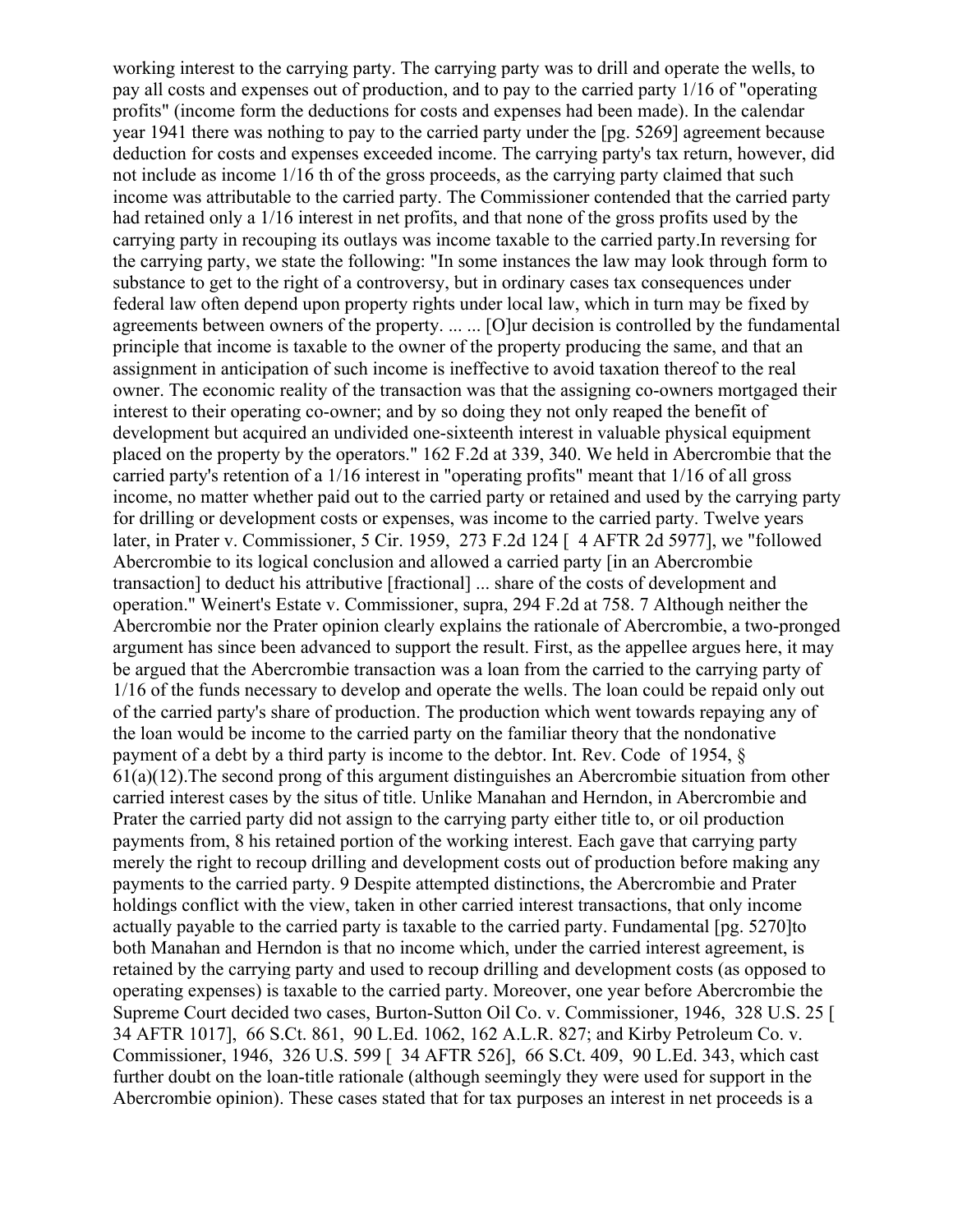depletable interest in the oil; thus, receipt of such proceeds is taxable only to the recipient. Implicit in the Burton-Sutton opinion is the principle that before the break-even point is reached, gross income is reported by the one who, through the production contract, actually receives it. 10 With this discussion of legal background, we turn to the facts of the present case.

(II) The taxpayers, William H. Cocke, Sr., and Tula Stokes Cocke, his wife, and William H. Cocke, Jr., and Bula H. Cocke, his wife, were residents of Houston. The Cockes were involved in two agreements for the drilling and production of oil. We describe each briefly. In the first, Cocke, Sr., R. H. Goodrich, and Humble Oil and Refining Company owned working interests in mineral leases and unleased mineral interests in St. Martin Parish, Louisiana, known as the "Goodrich K" properties. 11 On October 12, 1955, Humble, Goodrich, and Cocke, Sr., entered into a joint operating agreement among themselves to accomplish the drilling and development of the Goodrich K properties. Humble was designated Operator, with control of exploration, drilling, and production of oil. Humble was given a 50 per cent interest in production. Goodrich and Cocke were designated non-Operators, and were each given a 25 per cent interest in production.As Operator, Humble was obligated to advance all sums needed to conduct its operations and was entitled to recoup Operator's share of the advances from only onehalf of the Non-Operators' 50 per cent share of production if any. 12 Humble, then, had agreed to put up all of the money for drilling and production of the Goodrich K properties and to look only to one-half of the 50 per cent production interest of Goodrich and Cocke, Sr., for the proportionate share of the expenses to be borne by Goodrich and Cocke, Sr.The second agreement concerns working interest in mineral leases and unleased mineral interests in Iberia Parish, Louisiana, known as the "Bayou Postillion [pg. 5271]properties. These interests were owned by Humble, the California Company, Cocke, Sr., Cocke, Jr., and Goodrich. 13 To develop the Bayou Postillion properties these parties entered into an agreement among themselves on January 1, 1956. Humble was designated Operator and was given a 40.302 per cent interest in production. The California Company, a Non-Operator, was given a 48.06 per cent interest. Goodrich and the Cockes were given an 11.638 per cent interest among them. Humble and California were required to advance all the costs of drilling and development and could recoup the proportionate share of these outlays owned by Goodrich and the Cockes only from one-fourth of their proportionate interest of 11.638 per cent. 14 In filing their respective tax returns for 1957 and 1958, taxpayers reported as income the sums which were used by Humble, under the two agreements, to pay taxpayers' share of the costs of drilling and development of the Goodrich K and Bayou Postillion properties. The taxpayers also claimed the following deductions: (1) percentage depletion based upon the proportionate share of proceeds of oil used by Humble to pay taxpayers' share of costs of drilling and development; (2) as expenses, similar proportionate shares of intangible drilling and development costs; (3) a similar proportionate share of depreciation of the amounts paid by Humble for tangible assets. Specifically, Cocke, Sr., and his wife reported the following income and deductions from the Goodrich K and Bayou Postillion properties for 1958: [pg. 5272] Goodrich K Bayou Postillion Total

| Item                                                 | Properties Properties Reported |  |  |
|------------------------------------------------------|--------------------------------|--|--|
| Gross income  \$13,986.18 \$6,978.21 \$20,964.39     |                                |  |  |
| Lease operating expenses  3,164.41 3,070.61 6,235.02 |                                |  |  |
|                                                      |                                |  |  |
|                                                      |                                |  |  |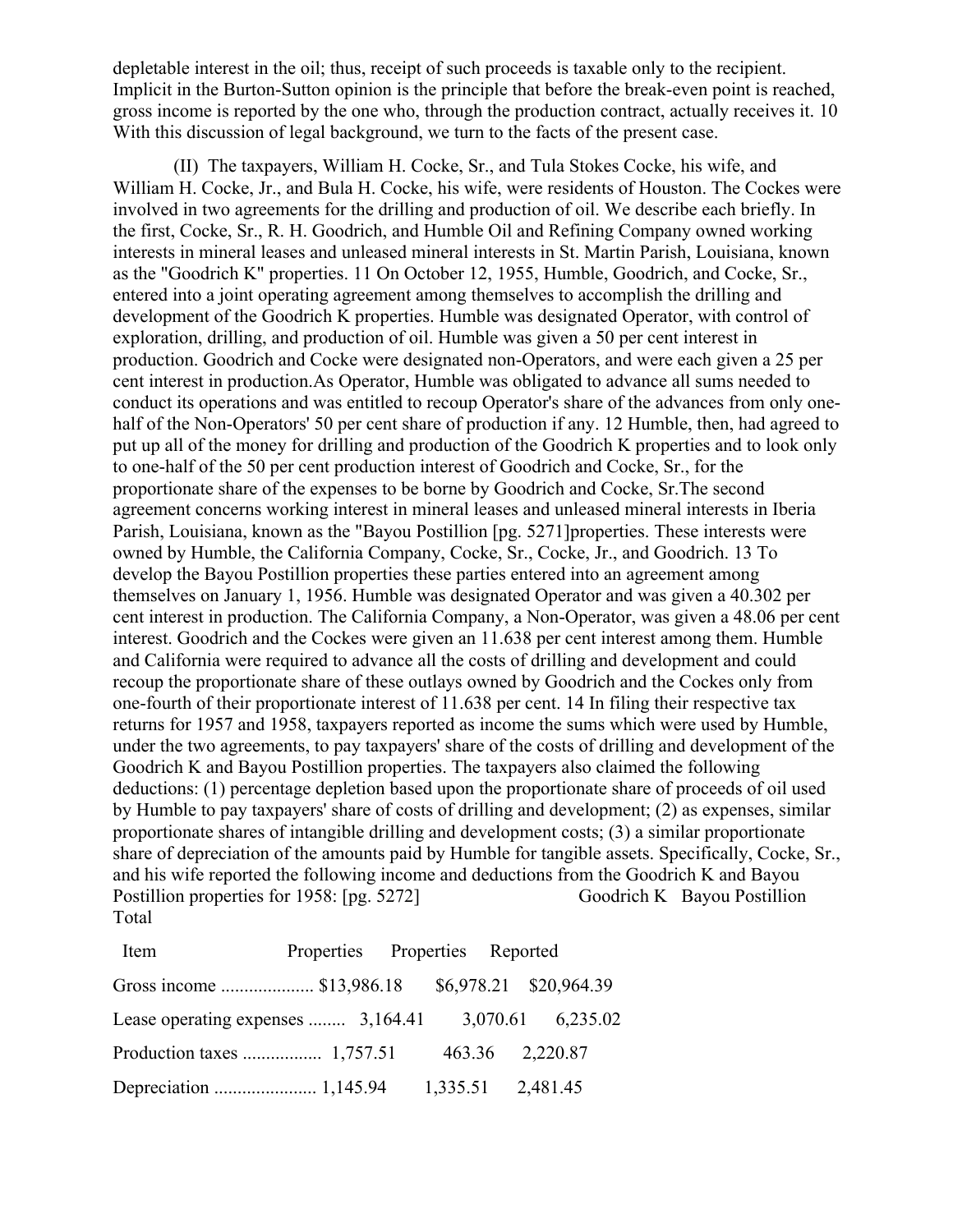Depletion ......................... 3,846.20 1,722.12 5,568.32

Cocke, Jr., and his wife reported the following income and deductions from the Bayou Postillion properties for 1957:Item

Gross income ......... \$ 3,916.49 Intangible development costs ............. 17,829.37 Depreciation ......... 581.61 Production taxes ..... 336.12 Depletion ............ --0--

The Commissioner disallowed all income, depletion, operating expenses, and depreciation claimed by taxpayers as attributable to those sums which Humble used for recoupment of its outlays for costs of drilling and development, on the theory that this income and these several deductions were attributable to Humble, and that the only income and percentage depletion attributable to taxpayers was that from such of their interest as was not used by Humble to recoup its costs and expenses. 15 The Commissioner determined that only the following income and expenses should have been reported on the return of Cocke, Sr., for 1958: Goodrich K Bayou Postillion

| Item                          |  | Properties Properties Total |                        |  |
|-------------------------------|--|-----------------------------|------------------------|--|
| Gross income  \$7,871.89      |  |                             | \$5,233.66 \$13,105.55 |  |
| Lease operating expenses  -0- |  | $-0-$                       | $-0-$                  |  |
|                               |  | 347.52                      | 1,337.27               |  |
|                               |  | $-()$                       | $-()$ -                |  |
|                               |  | 1,439.27                    | 3,604.04               |  |

The Commissioner further determined that only the following income and expenses should have been reported on the return of Cocke, Jr., for 1957: Item

Gross Income .......................... \$.3,916.49

Intangible development

| $-0-$   |
|---------|
| $-(-1)$ |
| 336.12  |
|         |

Based upon his computations the Commissioner assessed additional taxes and interest for the returns in question. Taxpayers paid the assessments and filed suit for refund in district court. The government's announced defense to this refund suit was that the case of Commissioner v. J. S. Abercrombie Co., supra, was no longer valid. The district court, relying on Abercrombie, gave judgment for the taxpayers. W. H. Cocke v. United States, S.D. Tex. 1966, 263 F.2d [F. Supp.]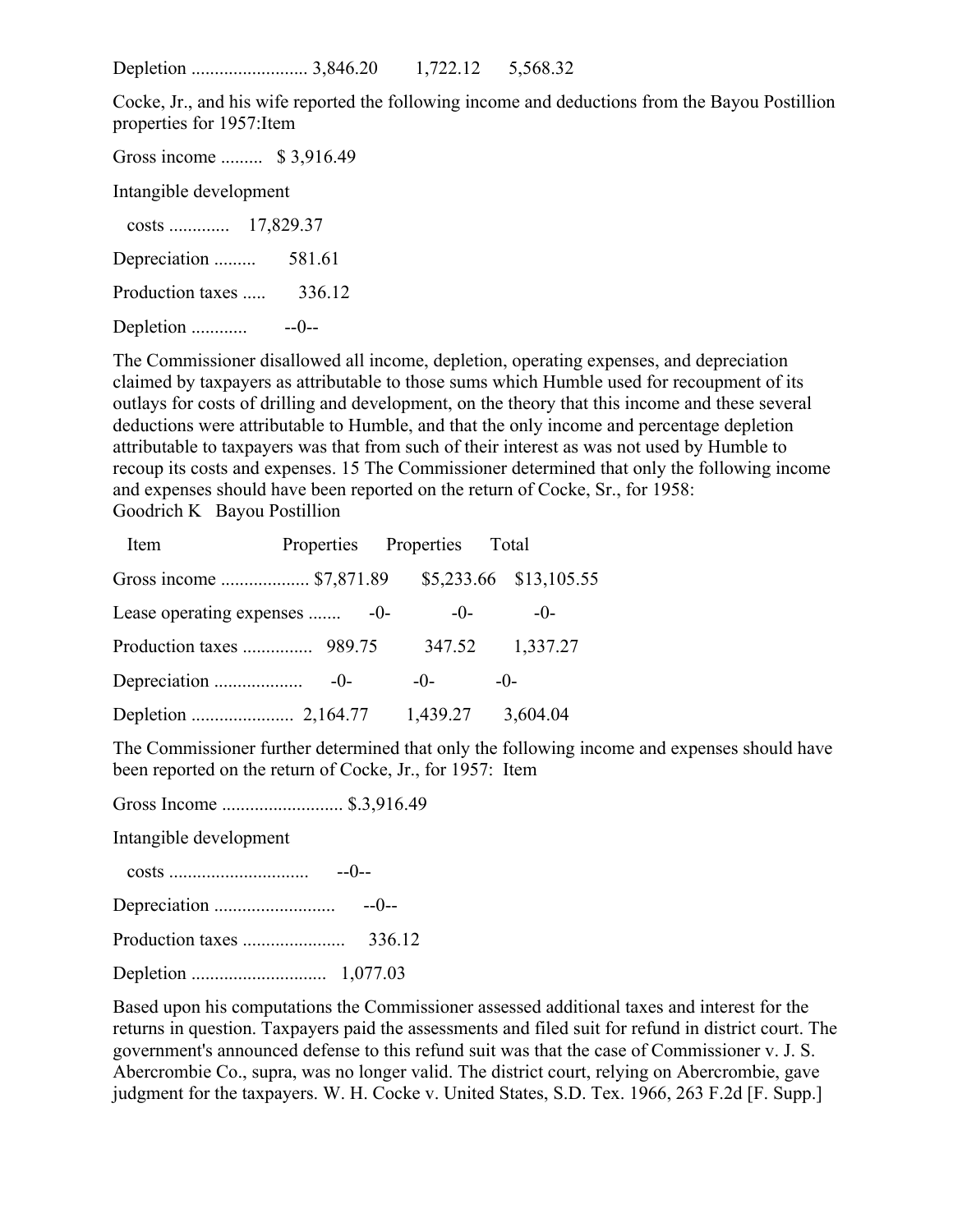762 [ 17 AFTR 2d 888].A comparison of the facts in Abercrombie and of the present case shows that, essentially, the present case presents again the precise issues of Abercrombie, with one exception, which we deem without substance. 16 In both cases the carrying parties agreed to finance the drilling and development costs by themselves, and to look only to production [pg. 5273]for recoupment of these costs. In both cases, the carried parties were not personally liable for the drilling costs, but agreed to allow the carrying parties to recoup all of the drilling and development costs before receiving their full share of payments (in money or oil) out of production. In other words, in each case the carrying party agreed to bear all of the risk of drilling and development, and the carrying party agreed to subordinate its interest in production to the repayment of the carrying party's outlays. In neither case did the carried party assign its entire portion of the working interest (as in Manahan transactions) or an oil production payment (as in Herndon transactions) to the carrying party for the duration of the recoupment period.

(III) We have concluded that our own cases, both earlier and later than Abercrombie, cases of other courts on the same or related subjects, and the sound policy of taxing according to the substance of a transaction rather than its form, all instruct us to disapprove of Abercrombie and of the taxpayer's position here. "The principle of looking through form to substance is no schoolboy's rule; it is the cornerstone of sound taxation, especially of oil and gas transactions which do not fit snugly into common law conveyancing forms." Weinert's Estate v. Commissioner. supra, 294 F.2d at 755. Common law property concepts may aid in identifying certain interests, but they are not crystallizations of an absolute truth. Pedantic adherence to medieval enfeoffments-which are relics of an age of surface use of lands and are alien to vertical and subterranean ownerships-is worthless and indeed harmful. It requires the same fictionalizing and logic-chopping which became notorious during the attempts to fit new causes of action into the old forms of action. Success in such endeavors is as fugacious as the oil and gas in question.The Supreme Court realized, as early as 1925, that the right to depletion deductions was not limited to those who had "title" in the deposits. "It is said that the depletion allowance applies to the physical exhaustion of the ore deposits, and since the title thereto is in the lessor, he alone is entitled to make the deduction. But the fallacy in the syllogism is plain. The deduction for depletion in the case of mines is a special application of the general rule of the statute allowing a deduction for exhaustion of property. While respondent does not own the ore deposits, its right to mine and remove the ore and reduce it to possession and ownership is property within the meaning of the general provision. Obviously, as the process goes on, this property interest of the lessee in the mines is lessened from year to year, as the owner's property interest in the same mines is likewise lessened. There is an exhaustion of property in the one case as in the other. Lynch v. Alworth-Stephens Co., 1925, 267 U.S. 364, 370 [ 5 AFTR 5258], 45 S. Ct. 274, 69 L.Ed 660. In Burnet v. Harmel, 1932, 287 U.S. 103 [ 11 AFTR 1005], 53 S.Ct. 74, 77 L.Ed 199, the Court again ruled that the "economic consequences," rather than the conclusory characterizations of local land law, govern the taxation of a bonus paid for a mineral lease.Palmer v. Bender, 1933, 287 U.S. 551 [ 11 AFTR 1106], 555-56, 53 S.Ct. 225, 226, 77 L.Ed 489, 492 is recognized today as having swept away distinctions based upon "formal attributes of [the legal instruments in question] or the descriptive terminology which may be applied to them in the local law" in determining who has a depletable interest in minerals. The Court instated the "economic interest" principle instead. We repeat what we first quoted in Weinert's Estate, 294 F.2d at 755: "[T]he office of the economic interest [is] to identify the party to whom benefits and burdens attendant to mineral production are to be attributed for tax purposes." See also Branscomb, "Recent Developments in Oil and Gas Taxation," 11th Annual Oil and Gas Institute of the Southwest Legal Foundation 615, 617 (1959).In two pre-Abercrombie cases, this Court followed the realistic concept. In Ortiz Oil Co. v. Commissioner,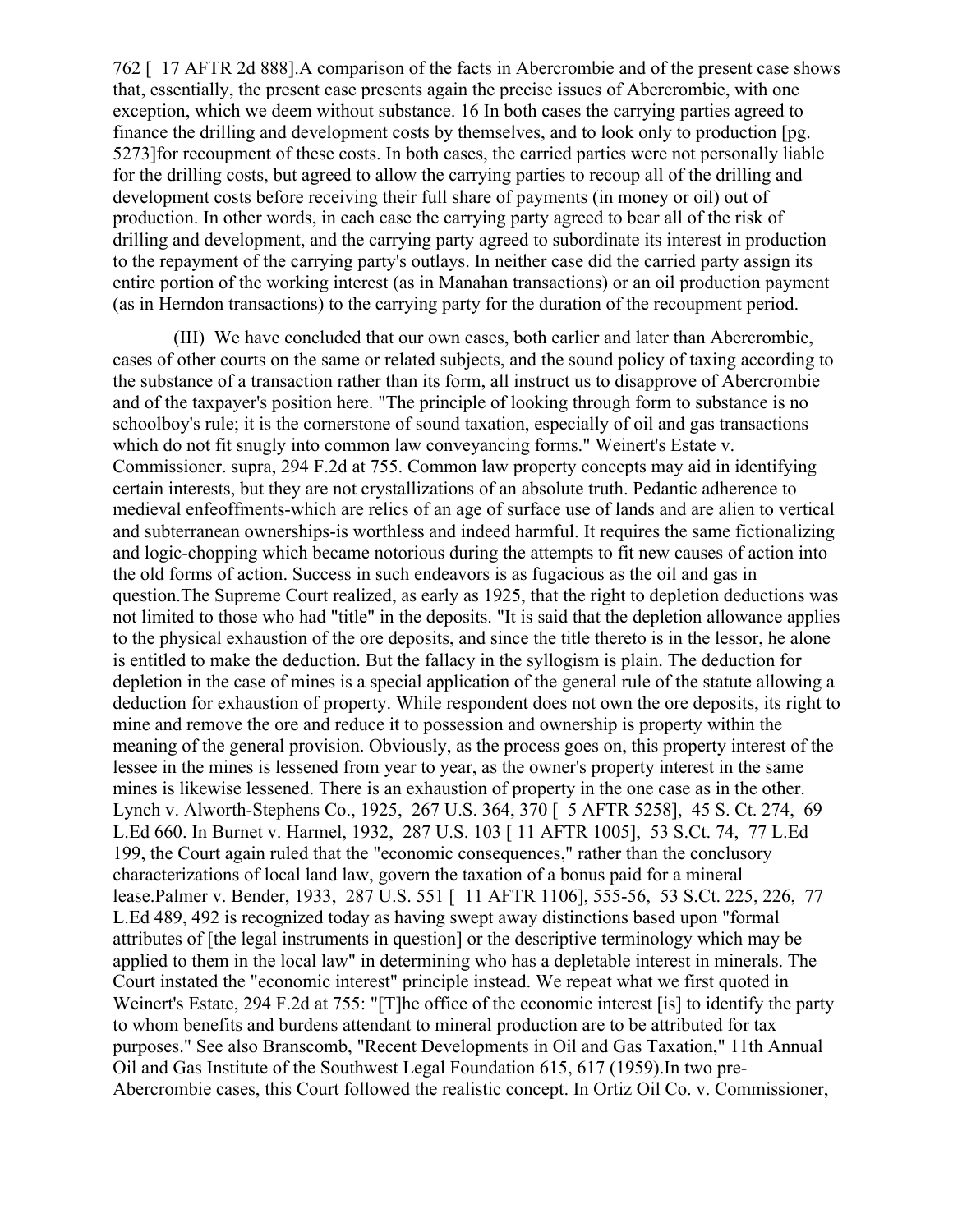5 Cir. 1939, 102 F.2d 508 [ 22 AFTR 908], Ortiz wished to exercise options which it held to acquire and develop certain oil property. Westbrook and Thompson agreed to furnish Ortiz sufficient money to buy the property and to drill, in return for the promise by Ortiz to repay Westbrook and Thompson, with high interest, [pg. 5274] out of proceeds from production of the wells to be drilled on the land in question. Ortiz claimed that the transaction was a loan, and that the funds repaid were income to it, with deductions for depletion and interest. We held that the transaction was a sale of oil in place and that the money furnished by Westbrook and Thompson was not a loan. "It was a cash consideration for a conveyance of stipulated proportions of oil production to the extent in value of \$359,333.34 if, as, and when the oil was produced. The portions of production specified belonged to and constituted property of Westbrook and Thompson and the petitioner was only obligated to pay over and account to them when and if the oil was produced. If no oil was produced Westbrook and Thompson got nothing and Ortiz Oil Company was under no obligation to pay them anything. The undertaking was in no sense a joint venture. Petitioner was to manage, develop, and operate the properties and pay all expenses. The contract is clear in this regard. "Westbrook and Thompson were entitled under the contract to receive specified proportions of the proceeds of oil sales or to take their actual share of the oil production. They simply acquired an interest in oil in place. The right to share in the oil produced constituted an economic interest in the properties to the extent of the amount agreed upon. Palmer v. Bender, 287 U.S. 551 [ 11 AFTR 1106], 53 S.Ct. 225, 77 L. Ed. 489." 102 F.2d at 509. We emphasized in Ortiz that Westbrook and Thompson had agreed to look only to the possible production, and that Ortiz was not "personally" liable on the obligation. A similar line of reasoning was advanced in the second case, Commissioner v. Caldwell Oil Corp., 5 Cir. 1944, 141 F.2d 559 [ 32 AFTR 434].In Wood v. Commissioner, 5 Cir. 1960, 274 F.2d 268 [ 5 AFTR 2d 475], we had before us what the dissent in that case called "a typical Abercrombie situation." There the taxpayer was a Texas divorcee who had been awarded in the divorce decree one-half of the community's 45 per cent interest in certain oil and gas production, the interest becoming payable to her after the payment of certain community debts. The taxpayer was not personally liable for the debts, and proceeds of production had been assigned to pay them. The Commissioner contended that the payment of these debts was a benefit to the taxpayer and therefore income to her. We rejected this contention, emphasizing the state court's characterization of the taxpayer's interest as a reversionary interest without "title" until the debts were paid. The Court's refuge from Abercrombie was a finding of no title, but the dissent showed this to be a vulnerable sanctuary.The facts of Weinert's Estate v. Commissioner, 1961, 294 F.2d 750, [ 8 AFTR 2d 5417], did not require the overruling of Abercrombie, but in our discussion of the legal issues we noted that Abercrombie need be narrowly read in order not to conflict with Weinert. Weinert owned a working interest in certain oil and gas properties. He agreed to sell to Lehman one-half of this interest, plus a \$50,000 production payment out of the proceeds of his retained half. Lehman agreed, in return, to pay Weinert \$100,000 cash, and to drill and develop the oil property. In addition, Lehman agreed to "loan and advance" up to \$150,000 to pay Weinert's "share" of the drilling and development costs. However, Weinert was not personally liable on this obligation. Repayment, indeed, was accomplished in the following fashion: Weinert assigned his retained half of the working interest to a trustee. The trustee was instructed to pay to Lehman any excess of proceeds from production over Weinert's share of operating costs. These payments to Lehman were to liquidate the \$150,000 obligation (plus two per cent interest) and then the \$50,000 production payment. When these had been paid, the trustee and Lehman were to reassign the interest to Weinert. The Commissioner claimed that sums paid to liquidate the \$150,000 "indebtedness" were income to Weinert. We held otherwise, and the principles expounded in Weinert (including references to our earlier cases above stated) plus related Supreme Court cases will, in Section IV of this opinion, be used to dispose of the issues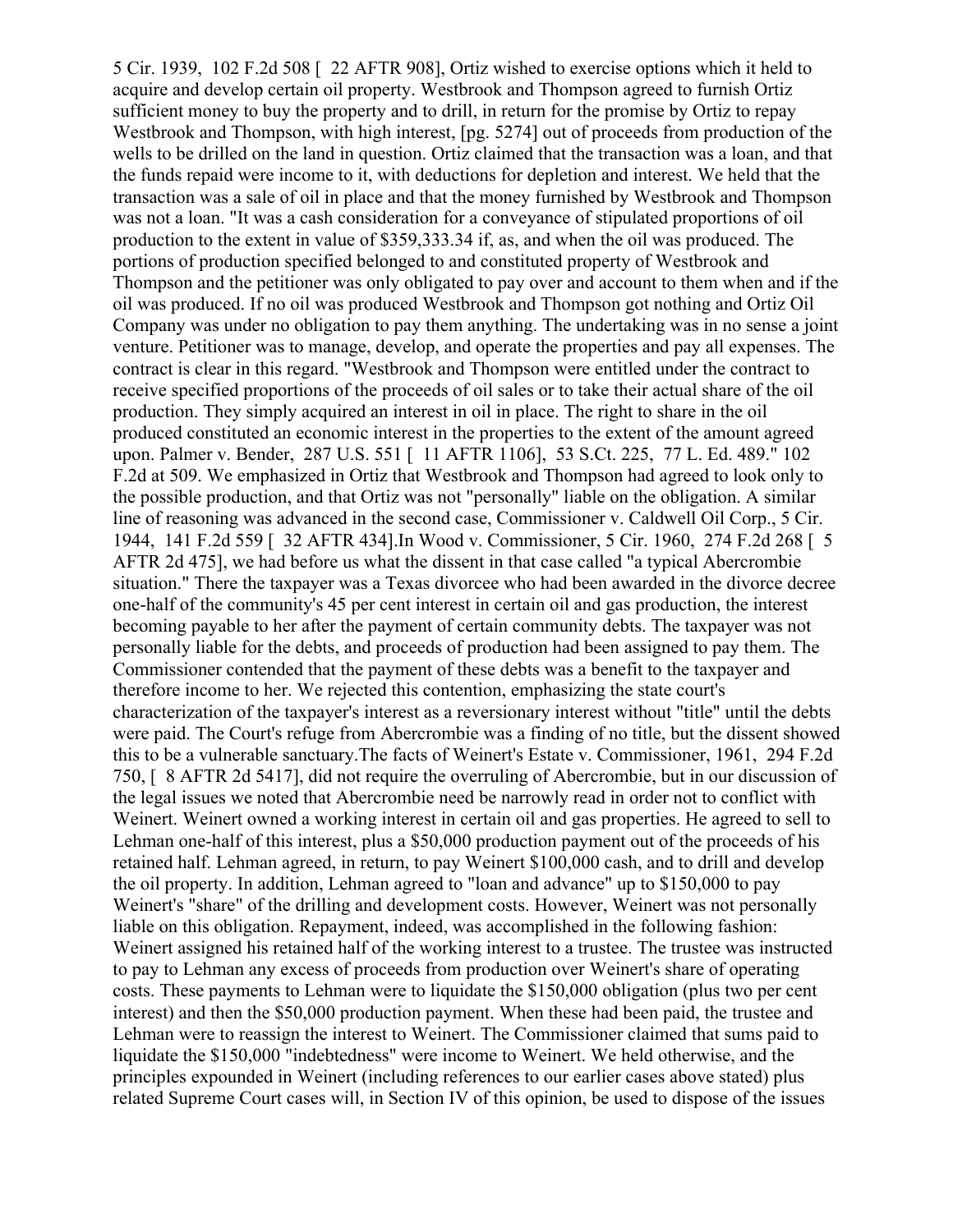of the present case. Our chronological survey concludes with the Ninth Circuit's decisive attack on the very foundation of the Abercrombie doctrine. In United States v. Thomas, 9 Cir. 1964, 329 F.2d 119 [ 13 AFTR 2d 949], the taxpayers, operating under the name Quality Oil [pg. 5275] Company, entered into an operating agreement with Richfield Oil Company. Under the agreement Quality held title to an undivided interest in certain leases, but Richfield was granted the sole right to drill, develop, and operate the property. Richfield's burden of operation and Quality's obligation of reimbursement closely resembled the agreement at bar, and in fact the Thomases claimed to have an Abercrombie "carried interest." We quote from the Thomas opinion: "Appellees contend they have a 'carried interest' in the oil and gas in place. "In support of such contention appellees rely on the following cases: Reynolds v. McMurray, 60 F.2d 843, [ 11 AFTR 840] (10th Cir. 1932) C.D. 287 U.S. 664, 53 S.Ct. 222, 77 L.Ed. 573; Helvering v. Armstrong, 69 F.2d 370, [ 13 AFTR 695] (9th Cir. 1934); T. K. Harris Company v. Commissioner, 112 F.2d 76 [ 25 AFTR 40] (6th Cir. 1940); Commissioner v. J. S. Abercrombie, 162 F.2d 338 [ 35 AFTR 1467] (5th Cir. 1947); Prater v. C.I.R., 273 F.2d 124 [ 4 AFTR 2d 5977] (5th Cir. 1959). "While the legal relationship between Richfield and Quality, viewed from the standpoint of property law concepts is, in form, that of co-owners of the working interest in the leases involved, the Supreme Court in the cases above cited has made it clear that legal title and property law concepts alone are not determinative of the party who has an economic interest in the working interest. In the area of taxation economic realities determine tax consequences. ... "In our view the substance and effect of the legal arrangement between Richfield and Quality is that Quality assigned to Richfield, at the beginning of the legal relationship, so much of Quality's oil and gas in place as would be needed during the term of that relationship to reimburse Richfield for Quality's portion of the development and operating expenses, and thus retained not an economic interest in the working interests of the leases but in reality only a 'net profits' interest. The fact that the proceeds from production in the years in question exceeded the cost of development and operation expenses incurred during those years does not alter the fact that Richfield bore the risk and burden of Quality's share of the expenditures and looked solely to production for recoupment. "We concede that the holdings in the cases relied upon by appellees support their contentions. "The holdings in McMurray, Armstrong and Harris are based primarily, if not wholly, upon property law concepts, and the opinions in those cases give no consideration to the 'economic interest' concept as developed in many of the Supreme Court cases above cited. Likewise Abercrombie and Prater rely upon property law concepts and resort to legal fictions which were severely criticized by a recent decision of the same Circuit [citing the Weinert case in a footnote], and their precedential value was largely undetermined. "We are in no position to overrule any of the cases relied upon by appellees except the Armstrong case. We believe that the vitality of that case has been sapped by the above cited decisions of the Supreme Court and we expressly overrule the decision in Armstrong." 329 F.2d at 130-31. The taxpayers at bar point to a distinguishing factor in the Thomas case in that the Thomases obtained no interest in any of the equipment or improvements. The distinction is without substance in light of the Ninth Circuit's clear pronouncements of law, its specific overruling of a prior case of theirs upon which we have relied in Abercrombie for support, and its critical comments on Abercrombie itself.

(IV)

(A.) Title is not controlling. We said in Weinert: "The difficulty in applying Abercrombie to sharing arrangements generally is that, however correct the decision may have been on the facts before the Court, the statements in the opinion emphasizing the common law concept of ownership tend to weaken the tax concept of economic interest, so important in oil and gas taxation-to the Government as well as to taxpayers. If Abercrombie is interpreted too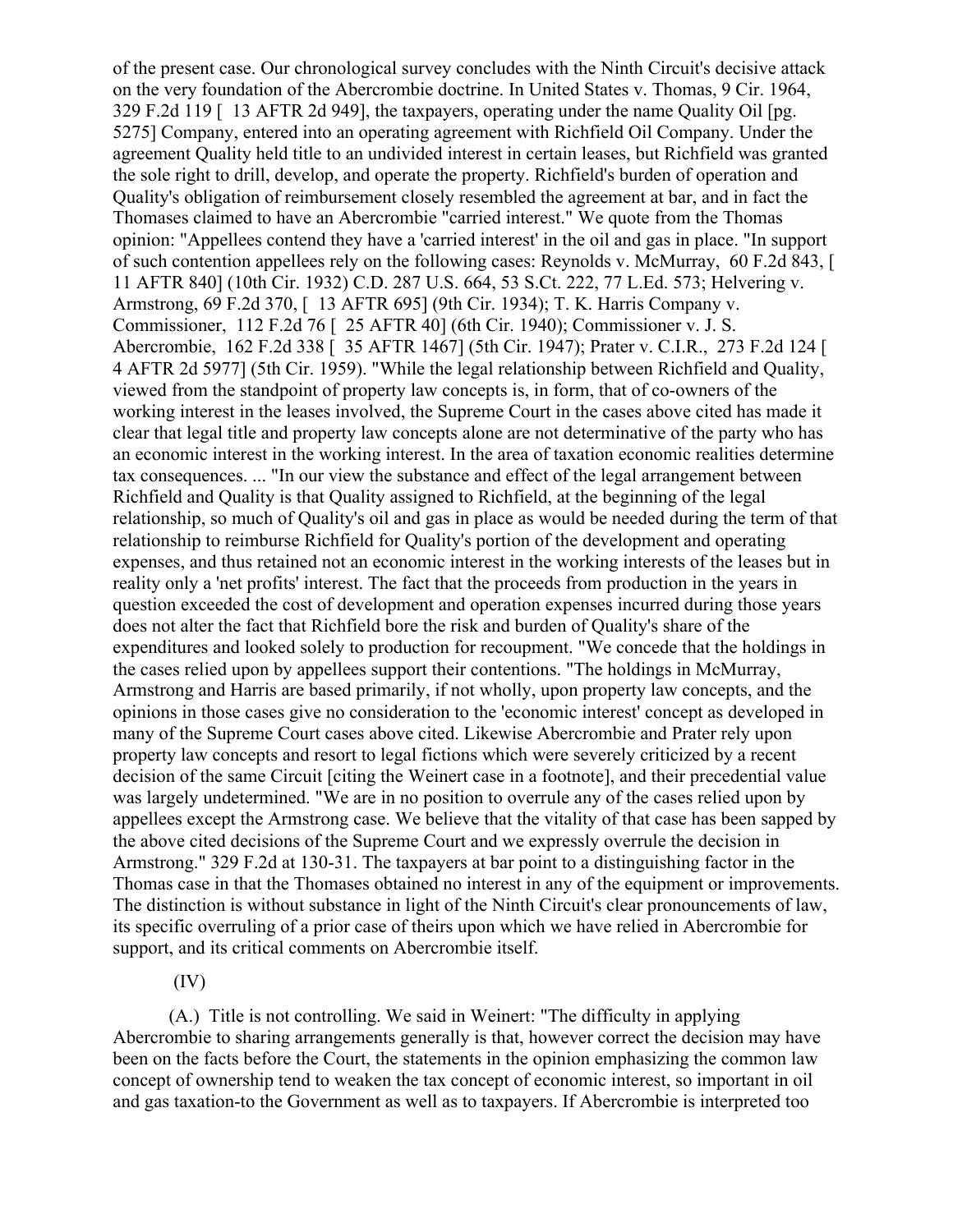broadly, it will discourage sharing arrangements created out of the exigencies of the oil and gas business and necessary, in [pg. 5276]many cases, to development of oil and gas property. 294 F.2d at 756." We add Professor Hambrick's assessment of Abercrombie for our coup de grace: "Whatever uncertainties may remain in the wake of the Supreme Court's landmark decisions on depletion, they do not include the proposition that the ownership of a legal interest in oil and gas or other mineral in place determines the income share of the owner or his allowance for depletion, where by contract or otherwise the economic value has been transferred to another. Hambrick, "Another Look at Some Old Problems-Percentage Depletion and the ABC Transaction," 34 Geo. Wash. Law Review 1, 32 (1965). This conclusion is correct; virtually every Supreme Court case touching on the issue has eschewed title as a deciding factor. Lynch v. Alworth-Stephens, supra, Burnet v. Harmel, supra, Palmer v. Bender, supra, Thomas v. Perkins, 1937, 301 U.S. 655 [ 19 AFTR 538], 57 S.Ct. 911, 81 L.Ed. 1324; Kirby Petroleum Co. v. Commissioner, 1946, 326 U.S. 599 [ 34 AFTR 526], 66 S.Ct. 409, 90 L.Ed. 343; Burton-Sutton Oil Co. v. Commissioner, [ 328 U.S. 25, 34 AFTR 1017] 1946, [Southwest Exploration Co. v. Commissioner] 350 U.S. 308 [ 48 AFTR 683], 76 S.Ct. 395, 10 L.Ed. 347. The reason for this position is clear. "Title" is a collocation of rights. It is a legal conclusion. The several rights which make up title vary from state to state, and are not always relevant to tax litigation. The owner of title may divest himself of title without losing any rights, such as by placing title in a trustee as was done in Weinert. Title is relevant in tax litigation only insofar as significant benefits or burdens accompany it. It is easier, less dangerous, and more nearly accurate to speak of these relevant benefits and burdens individually than it is to lump them uncertainly together and deal with them as "title." Cf. Justice Holmes' famous remark in Corliss v. Bowers, 1930, 281 U.S. 376, 378 [ 8 AFTR 10910], 50 S.Ct. 336, 74 L.Ed. 916, 917: "[T]axation is not so much concerned with the refinements of title as it is with actual command over the property taxed-the actual benefit for which the tax is paid." Cf. also Helvering v. Horst, 1940, 311 U.S. 112 [ 24 AFTR 1058], 61 S.Ct. 144, 85 L.Ed. 75; Helvering v. Clifford, 1940, 309 U.S. 331 [ 23 AFTR 1077], 60 S.Ct. 554, 84 L.Ed. 788.In the present case the relevant issue is whether the carrying party had "an economic interest in ... the oil .... By this is meant only that under his contract he must look to the oil in place as the source of the return of his capital investment. The technical title to the oil in place is not important." Kirby Petroleum Co. v. Commissioner, supra, 326 U.S. at 603, 66 S.Ct. at \_\_, 90 L.Ed. at 348. Sneed, "The Economic Interest-An Expanding Concept," 35 Texas Law Review 307 (1957).We reject the notion that title controls, and we pass to the real issue here.

(B.) We hold that taxpayers here had no economic interest in the oil which produced the income questioned here. "Under Palmer v. Bender two elements constitute the requirement of an economic interest. First, the taxpayer must have acquired by investment an interest to the minerals in place. Second, 'he must look for a return of his capital' to the 'income derived from the extraction of the oil'-by 'any form of legal relationship.' "The issue is an economic one. The stake in the minerals is what counts: the income from oil and gas is taxable to the man who risks his stake to produce oil and gas. Weinert's Estate, 294 F.2d at 756. We held in Weinert that the agreement to "loan and advance" the \$150,000 for the Weinert's share of drilling and development costs was in fact not a loan, but a sharing arrangement. We emphasized, citing Ortiz v. Commissioner, supra, that the carried party was not risking anything, and was not liable for repayment if the wells did not produce. The same substance is true here. Humble did not look to the Cockes for repayment of the outlays; it looked only to the oil which its outlays might or might not produce. Its stake was in the minerals in the ground and not in the credit rating of the taxpayers here. Its risk was economic, and its interest was an economic interest. "This opportunity of converting a right to develop the possibility oil into property is the only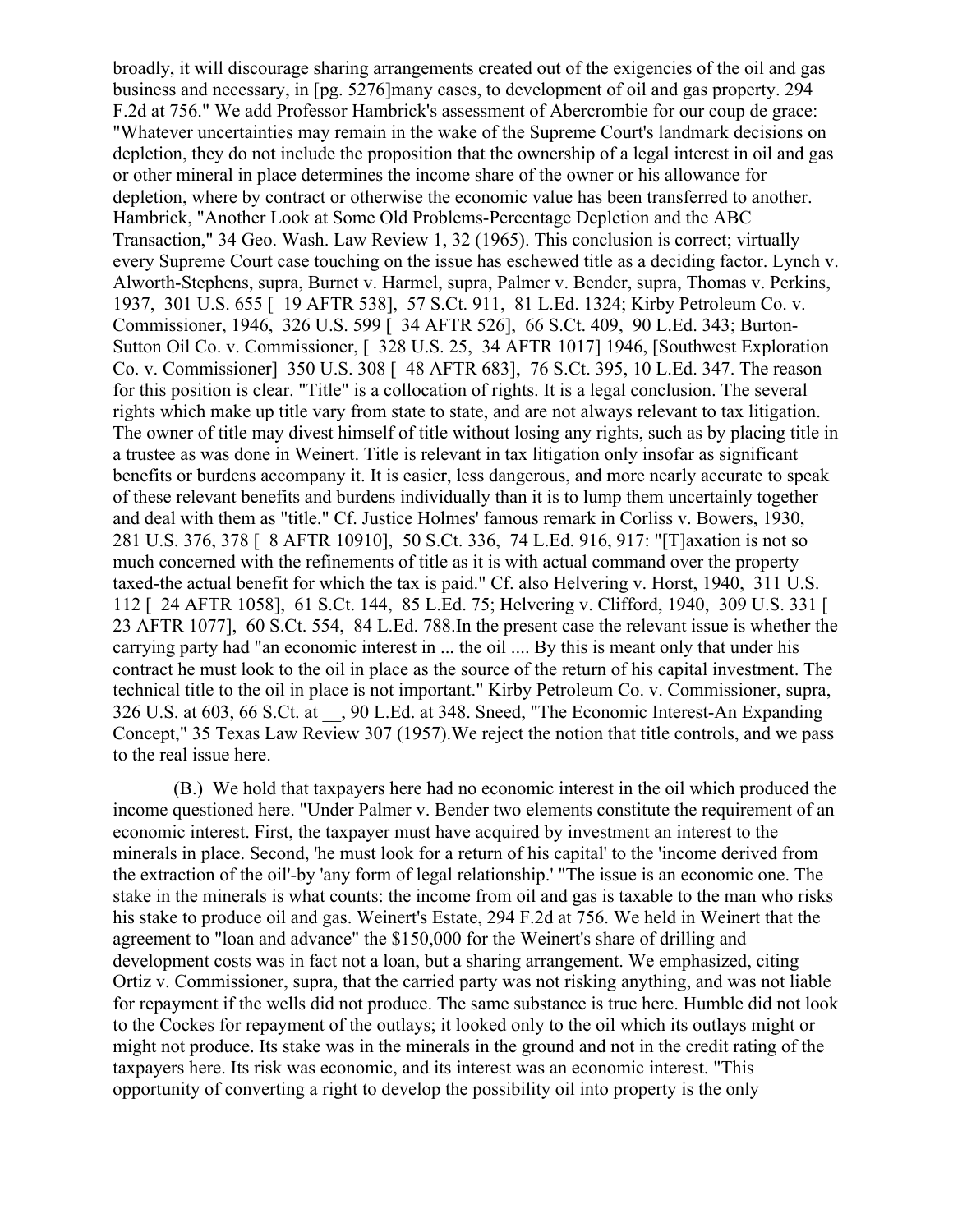ownership of [pg. 5277] minerals that has tax significance; bare ownership in place of minerals 12,000 feet underground, or perhaps not there at all, or if there perhaps not exploitable, has little if any real meaning-or should have little meaning for income tax purposes. It is the development of this opportunity into producing wells having a present economic usefulness that results in income values. That is the teaching of Palmer v. Bender." Weinert's Estate, 294 F.2d at 762. We think that the present direction of Palmer v. Bender is illustrated by Commissioner v. Southwest Exploration Co., 1956, 350 U.S. 308 [ 48 AFTR 683], 76 S.Ct. 395, 100 L.Ed. 347. There, the taxpayer had contracted to develop certain oil deposits lying off the coast of California. However, California law prohibited the drilling of such wells except on filled land (at the time unavailable) or by slant-drilling from upland sites. Taxpayer therefore contracted with an owner of uplands, agreeing to pay such owner 24½ per cent of net profits. The taxpayer sought to claim the depletion allowance on the upland owner's share of the profits. The Supreme Court, citing the economic interest test in Palmer v. Bender, supra, held that because the upland owner had made an essential contribution to production by providing the only site possible for drilling, the upland owner had gained an economic interest in the oil in place and was entitled to the depletion allowance.

(V) Though both the government and the Cockes urge upon us the sodality of a unified triumvirate of depletion, depreciation, and intangible drilling and development costs, we have quested for any difference among them which would yield different results in this case. We now conclude, however, that depreciation and intangible drilling and development costs are subservient satellites of depletion in situations involving carried interests, and that, as the spoils go to the victor, so these deductions go to the rightful depleter. It is rather elementary taxation that the statutory right to depreciation does not necessarily follow legal title. Helvering v. Lazarus & Co., 1939, 308 U.S. 252 [ 23 AFTR 778], 60 S.Ct. 209, 84 L.Ed. 266. See also Armston Co. v. Commissioner, 5 Cir. 1951, 188 F.2d 531, 533-34 [ 40 AFTR 460]; Commissioner v. Moore, 9 Cir. 1953, 207 F.2d 265, 268-69 [ 44 AFTR 470] cert. den., 1954, 347 U.S. 92, 74 S.Ct. 637, 98 L.Ed. 1091; First National Bank of Kansas City v. Nee, 8 Cir. 1951, 190 F.2d 61, 68 [ 40 AFTR 829]. To take depreciation a taxpayer must also have an investment or basis in the equipment. Detroit Edison Co. v. Commissioner, 1943, 319 U.S. 98 [ 30 AFTR 1096] 63 S.Ct. 902, 87 L.Ed. 1286; United States v. Georgia Railroad and Banking Co., 5 Cir. 1965, 348 F.2d 278, 288 [ 16 AFTR 2d 5061] (fn. 25 and accompanying text), cert. den., 1966, 382 U.S. 973, 86 S.Ct. 538, 15 L.Ed. 2d 465; 4 Mertens, Federal Income Taxation §§ 23.19 and 23.21.A carried party, however, spends none of his funds for equipment. His only claim to basis is through the fictional "loan" whose substance fades with the passing of Abercrombie. As Judge Wisdom observed in his dissenting opinion in Prater v. Commissioner, 5 Cir. 1959, 273 F.2d at 126-27: "Putting aside fictions, the plain fact is that there is no loan or pledge or charge equivalent to payment in cash-when the taxpayer has no firm obligation to repay the carrier's advances (should there be insufficient production) and the carried interest has no value (if there should be no production)." In essence the Cocke and Humble relationship is indistinguishable from that found in United States v. Thomas, 9 Cir. 1964, 329 F.2d 119 [ 13 AFTR 2d 949], discussed in Section IV, supra. The Cockes made no payment for, and thus had no investment in, the depreciable property. Therefore, while unlike the Thomases, they possessed legal title to the depreciable property, like the Thomases, they could not claim any depreciable interest. Putting it another way, their interest in that property, for tax purposes, had a basis of zero.Our discussion of intangible drilling and development costs will begin with another general tax principle, that deductions for expenses can be taken only by the party who actually "paid or incurred" them. See 26 U.S.C. § 162; 17 26 [pg. 5278]U.S.C. § 212; 18 Helvering v. Price, 1940, 309 U.S. 409, 413 [ 24 AFTR 657], 60 S.Ct. 673, 675, 85 L.Ed. 836, 839; Eckert v.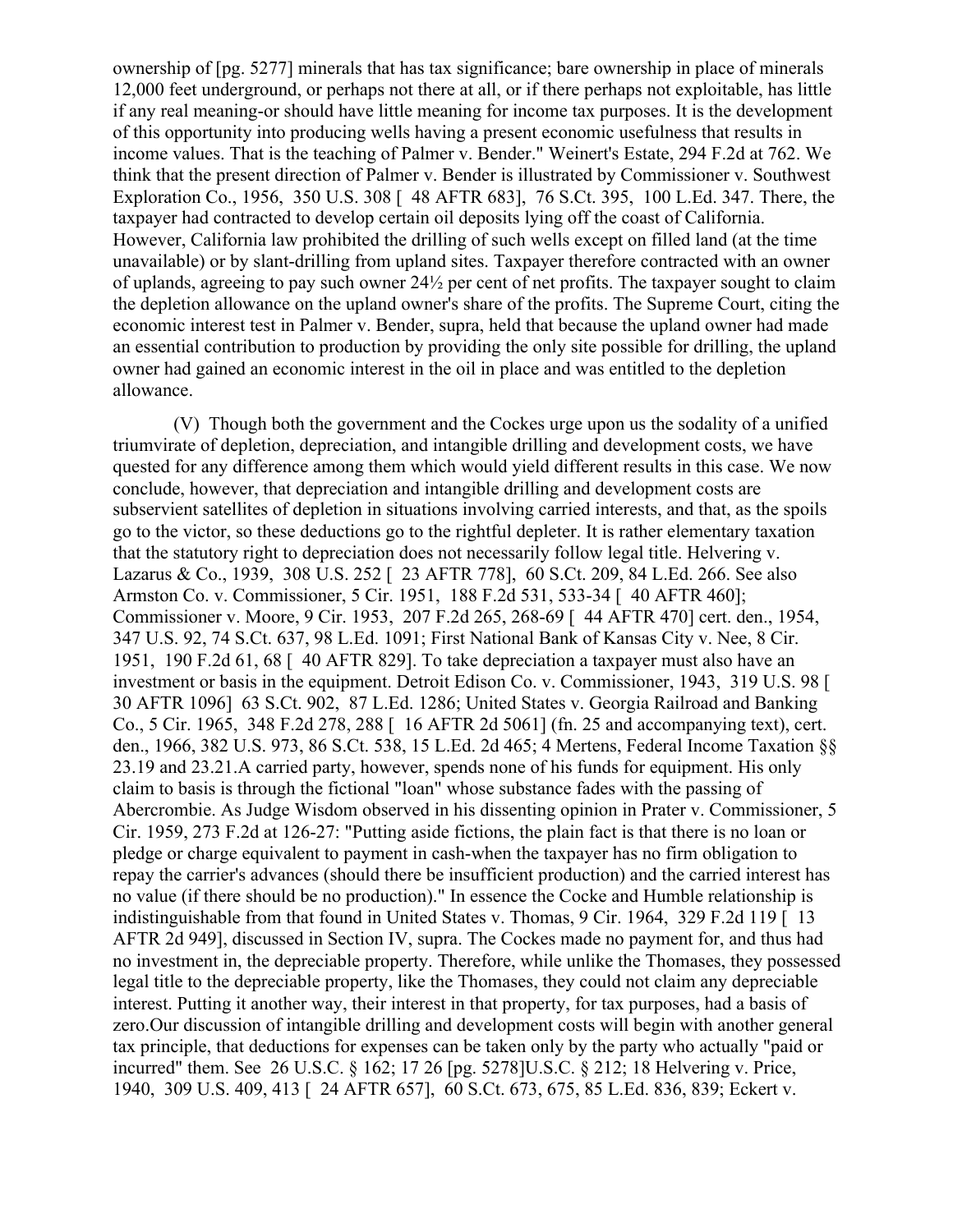Burnet, 1931, 283 U.S. 140 [ 9 AFTR 1413], 51 S.Ct. 373, 75 L.Ed. 911. "There are no provisions in the tax laws whereby one taxpayer can deduct from his gross income expenses incurred and defrayed by another." H. W. Nelson Co. v. United States, Ct. Cl. 1962, 308 F.2d 950, 954 [ 10 AFTR 2d 5668]. The focal word "incurred" is likewise present in the Treasury Regulation concerning intangible drilling and development costs. "1.612-4(a). Option with respect to intangible drilling and development costs. In accordance with the provisions of section 263(c) [see Appendix, infra], intangible drilling and development costs incurred by an operator ... in the development of oil and gas lease properties may at his option be chargeable to capital or to expense." (Emphasis added). "Incur" has substantiality and strong kinetics and does not embrace a contingent charge on a hoped-for asset over which the taxpayer has no present authority or control. See United States v. St. Paul Mercury Indemnity Co., 8 Cir., 1956, 238 F.2d 594, 598 (and authority cited therein); American Hotels Corp. v. Commissioner, 2 Cir. 1943, 134 F.2d 817, 819 [ 30 AFTR 1202]. At the time that moneys were expended by Humble for intangible drilling and development costs, the Cockes were financially passive, not to be heard unless and until Humble's operation was successful. Moreover, during the reimbursement period tax consequences for all moneys received by Humble were, as we have held, attributable to Humble. Intangible drilling and development costs prove no exception to our now-consistent rule that the carried interest arrangement "reallocates, temporarily, the benefits and burdens of developing and operating an oil lease. ..." Weinert's Estate v. Commissioner, 5 Cir. 1961, 294 F.2d 750, 757 [ 8 AFTR 2d 5417]. See also Bennion, "Intangible Drilling and Development Costs: The Final Regulations," Fifteenth Annual Tulane Tax Institute 665 (1966). [2]

(VI) The passing of Abercrombie into historical desuetude is not without its jurisprudential complications. Thus, it has been suggested, first, that to overrule Abercrombie would violate the canons of stare decisis and, second, that if we must overrule Abercrombie, we should do so prospectively in order to relieve the abrasive overtones of a change in law. We pause to consider both suggestions. Our law is neither moribund nor muscle-bound. There are justifiable escapes and liberations from the rigidities and inflexibilities of stare decisis. 19 We repair to the wisdom of Cardozo when he wrote: "Through one agency or another, either by statute or by decision, rules, however well established, must be revised when they are found after fair trial to be inconsistent in their workings with an attainment of the ends which law is meant to serve. The revision is a delicate task, not to be undertaken by gross or adventurous hands, lest certainty and order be unduly sacrificed, yet a task also not to be shirked through timidity or sloth." Cardozo, The Growth of the Law 120 (1924). Moreover, our reapprisal of carried interest taxation need have no agonizing overtones because it has been presaged. 20 In this respect our present position [pg. 5279] is remarkably similar to that of the Second Circuit in Chappell & Co. v. Frankel, 2 Cir. 1966, 367 F.2d 197 (concerning the rule on appealability of an order denying summary judgment). Sitting en banc and speaking through Judge Waterman, that court said: "We recognize that though we are privileged in accord with the genius of the common law to decide cases on a case-by-case basis it 'does not relieve us of the judicial obligation to pay proper heed to precedent: the question still is not what we would hold if we now took a fresh look but whether we should take that fresh look' .... On the other hand the doctrine of stare decisis has never been thought to limit a court's power to 'take a fresh look' in appropriate instances. ... [T]he rule of our circuit has commanded no following in other federal courts of appeals and has been much criticized by the commentators. This unfavorable reaction to our earlier decisions has led us to the '\*\*\* strong \*\*\* view that the challenged precedent is probably wrong \*\*\*.'" 367 F.2d at 200-201 We now essay the question of prospection versus retroaction. The Cockes, who view the impending demise of Abercrombie with understandable exacerbation, beseech us to immunize them from any change by making our decision purely prospective. 21 Moreover, the long history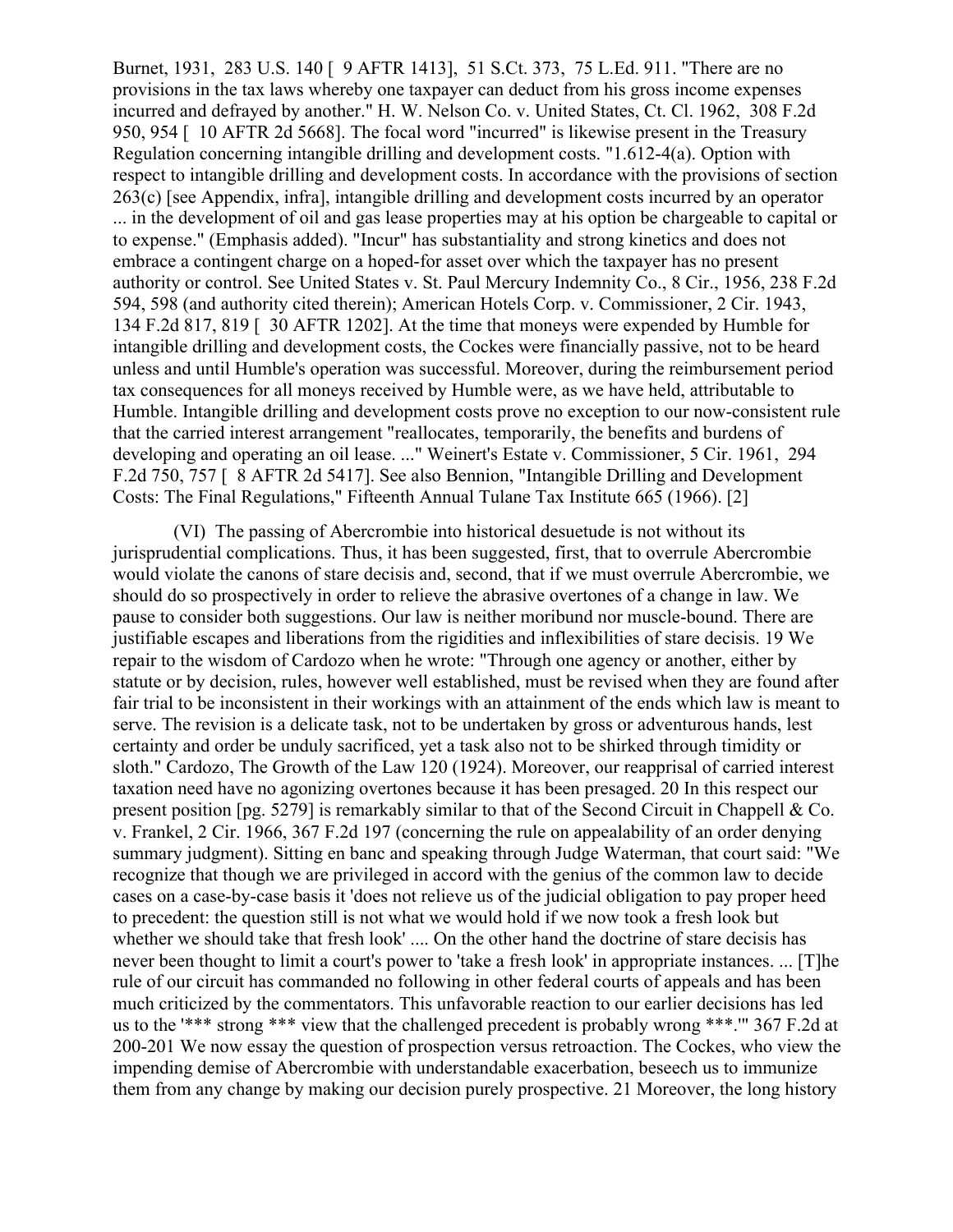of judicial and Internal Revenue Service ambivalence in this area gives some validity to their plea. Judicial inclination toward title-loan concepts began in three carried interest cases well before Abercrombie. Reynolds v. McMurray, 10 Cir. 1932, 60 F.2d 843 [ 11 AFTR 840], cert. den., 287 U.S. 664, 53 S.Ct. 222, 77 L.Ed. 573; Helvering v. Armstrong, 9 Cir. 1934, 69 F.2d 370 [ 13 AFTR 695]; T. K. Harris Co. v. Commissioner, 6 Cir. 1940, 112 F.2d 76 [ 25 AFTR 40]. In 1941, however, the Service (then the "Bureau of Internal Revenue") published its opus ruling on mineral taxation, General Counsel's Memorandum (G.C.M.) 22730, and expressed disagreement with the principles of the Reynolds v. McMurray decision, supra. Adopting the view that a carried interest is similar to a net profits interest, the Service concluded that the owner of a carried interest is not taxed upon income therefrom until such income is received. 22 The Tax Court's opinion in Abercrombie, which was filed on June 12, 1946, was inconsistent with G.C.M. 22730, and shortly thereafter the Service filed a non-acquiescence. 1946-2 Cum. Bull. 6. But in 1949, two years after our Court had affirmed the Tax Court in Abercrombie, the Service withdrew its non-acquiescence. 1949-1 Cum. Bull. 1. During the same year a district court in our Circuit followed Abercrombie and held for the taxpayer. Foster v. United States, S.D. Tex. 1949, 85 F.Supp 447 [ 38 AFTR 452]. [pg. 5280]No appeal was taken by the government.It was in light of the above judicial and administrative decisions that the Cockes, in 1955 and 1956, executed the contracts involved in this case. Three years later the carried interest controversy arose again when the Service attempted to restrict Abercrombie and to exclude the application of title-loan concepts in deductions for operating losses. The attempt failed. Prater v. Commissioner, 5 Cir. 1959, 273 F.2d 124 [ 4 AFTR 2d 5977].On April 29, 1960, the Service published notice of the adoption of tax regulations, one of which would have completely abrogated the Abercrombie rule. 25 Federal Register 3761 (1960). When these regulations were finally promulgated in 1965, T.D. 6836, 1965-2 Cum. Bull. 182, the anti-Abercrombie regulation had been eliminated. Moreover, in 1961 the Service itself even relied on Abercrombie in the case of Weinert's Estate. We quote from the opinion in that case: "Before this Court the Commissioner relies: (1) on Abercrombie and Prater to show that the carrying party's advances were a loan; ..." 294 F.2d at 752. In 1963 "the Service returned to the path of righteousness, never more to roam, we hope," 23 and reinstated its 1946 non-acquiescence with Abercrombie. 1963-2 Cum Bull. 6 (see specifically fn. 18 at p. 7). Finally, in 1964 the Ninth Circuit decided the Thomas case, which we have discussed in prior sections of this opinion.As has been shown, consistency in regard to Abercrombie has not been the guiding star of the Service or of the courts. Stressing this inconsistency, the Cockes argue that we should not apply our present ruling to their contract because such contract had been executed during a period of calm, marked by approvals of Abercrombie by both our Court and the Service. Our rejection of this estoppel line of argument is due to both a disinclination to accept the factual premise and a demurrer as to the law of prospectivity.The Service maintains that, despite its 1949 formal acquiescence, it has never embraced the Abercrombie doctrine and has, in fact, worked consistently toward an erosion of that doctrine. Most commentators agree. In 1961 Judge Wisdom commented in Weinert's Estate, supra, 294 F.2d at 756-57: "We interpret Abercrombie narrowly, as indeed, the Service-prior to the instant case-has consistently interpreted it." A footnote to the above comment contains both a history of Service reaction to Abercrombie and three excerpts from leading commentators. We will repeat only the last: "After the affirmance by the Court of Appeals the Commissioner's non-acquiescence in the Tax Court's decision was withdrawn. However, in spite of the withdrawal the Service's policy is to restrict the application of Abercrombie narrowly to cases involving similar facts. Indeed, from all indications, it would not be surprising if the Service were to refuse to apply the Abercrombie principle to an exactly similar factual situation unless the taxpayer's name were also J. S. Abercrombie Co. Peck, "Recent Developments in Oil and Gas Taxation," Southwestern Legal Foundation Tenth Annual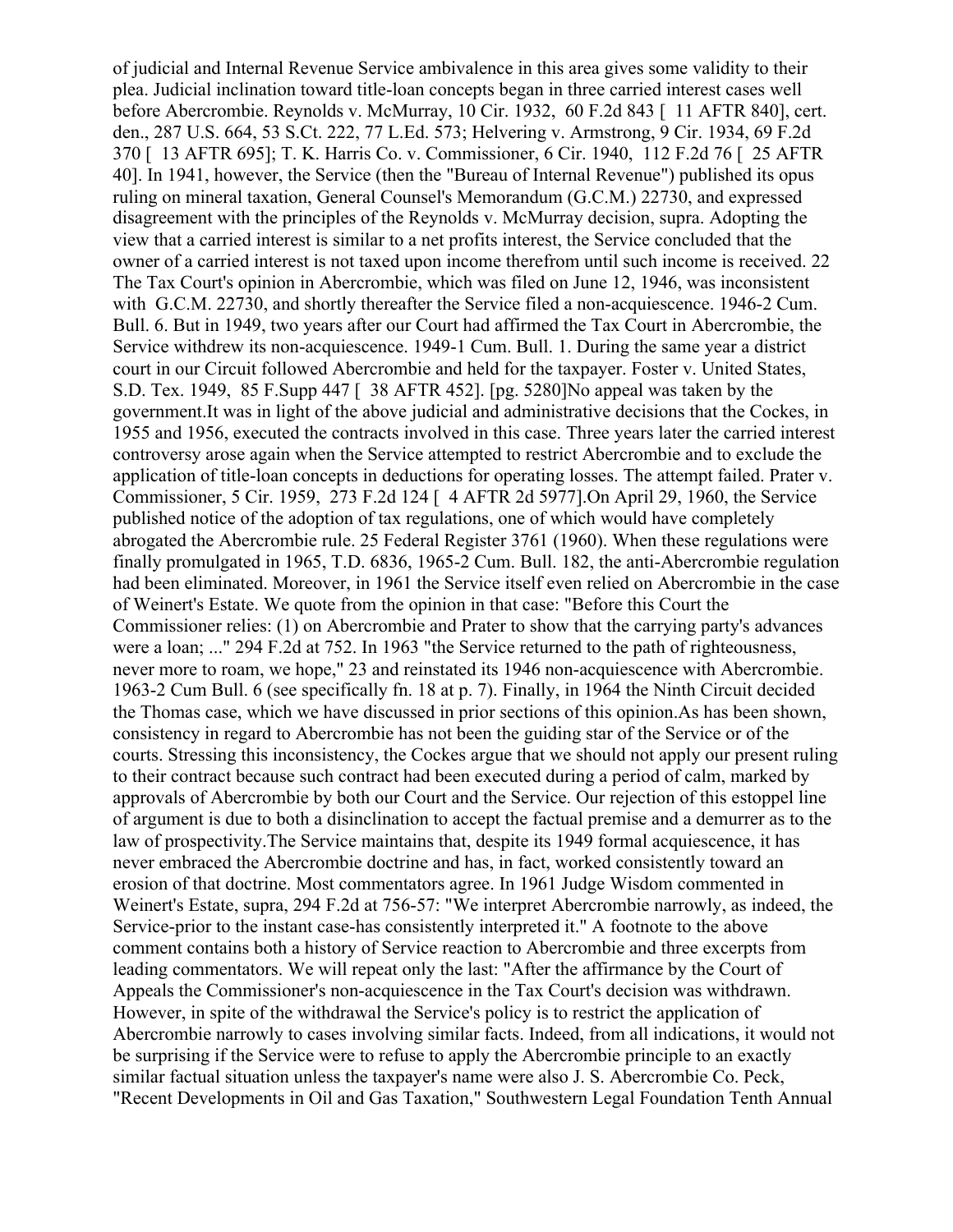Institute on Oil and Gas Law Taxation 421, 459 (1959). 24 [pg. 5281]A subsurface view of the supposed calm, then, convinces us that the Service, though formally quiescent, had let it be known that Abercrombie was not in favor. We must assume that the Cockes, if they knew about and were concerned with the Abercrombie doctrine, also knew the likelihood of further Service attacks upon that doctrine.Under Section 7805(b) of the Code the Service can enforce the withdrawal of an acquiescence either retroactively or prospectively, 25 and it is now clear that the Service has broad discretion as to the application of Section 7805(b). Dixon v. United States, 1965, 381 U.S. 68 [ 15 AFTR 2d 842], 85 S.Ct. 1301, 14 L.Ed.2d 223; Automobile Club of Michigan v. Commissioner, 1957, 353 U.S. 180 [ 50 AFTR 1967], 77 S. Ct. 707, 1 L. Ed. 2d 746. We quote from the Court in Dixon, supra, 381 U. S. at 79-80: "Insofar as petitioners' arguments question the policy of empowering the Commissioner to correct mistakes of law retroactively when a taxpayer acts to his detriment in reliance upon the Commissioner's acquiescence in an erroneous Tax Court decision, their arguments are more appropriately addressed to Congress. Congress has seen fit to allow the Commissioner to correct mistakes of law, and in § 7805 (b) has given him a large measure of discretion in determining when to apply his corrections retroactively. In the circumstances of this case we cannot say that this discretion was abused." To be sure, courts can enforce prospectivity upon a Service ruling in order to prevent discrimination or substantial injustice. See International Business Machines Corp. v. United States, Ct.Cl. 1965, 343, F.2d 914 [ 15 AFTR 2d 1526], cert. den., 1966, U.S. 1028, 86 S.Ct. 647, 15 L.Ed. 2d 540, wherein the Service had attempted to charge retroactively an excise tax against I.B.M. machinery during the same years that it had exempted, by prospective ruling, I.B.M.'s sole competitor in the particular industry, Remington Rand. But see Bookwalter v. Brecklein, 8 Cir. 1966, 357 F.2d 78 [ 17 AFTR 2d 443], which distinguishes and limits the I.B.M. case. See generally 2 Davis, Administrative Law §§ 17.01-17.09 (Chapter 17: "Estoppel and Stare Decisis") (1958). As to Service discretion, however, the facts in Dixon bear close resemblance to the facts at bar.Turning finally to judicial prospectivity, we reserve for a more propitious and compelling case a decision on the constitutional inhibition against prospective effectuation of an opinion. 26 "Pure prospectivity," [pg. 5282]even if constitutionally permissible, must be a matter of judicial grace sparingly invoked. Especially in the administrative melange of taxation, appeasement by mandating moratoria should not be readily granted. Massaglia v. Commissioner, 10 Cir. 1961, 286 F.2d 258 [ 7 AFTR 2d 517]. The Tenth Circuit, in United States v. Thomas, supra, overruled its prior holding on carried interest taxation without even mentioning the possibility of relief through purely prospective application. We can find no greater cause for such relief in the case at bar than was present in the Thomas case, or in Dixon v. United States, supra, or Massaglia v. Commissioner, supra. 27

(VII.) The battle in this case is really over the right to the deduction accompanying the income during the recoupment period. The Internal Revenue Code provides premiums in the form of depreciation and depletion 28 to be awarded in connection with oil and gas operations. The same deductions cannot be taken by two parties. We here must determine which of the two is to be the beneficiary of the largesse. Our answer is the more intrepid of the two. Humble here made the essential contribution of risk capital for the enterprise. When the agreements were signed, Humble received from the Cockes the right to use the first oil produced to recoup that capital.

The argumentative justification for liberality in taxation of oil and gas is that such liberality encourages and emboldens the fiscally timid to exploit the hidden resource. It rewards the risktaker. Here Humble risked the exploration and development costs. If tax emoluments are to be granted, it would be cynicism in the name of economic bravery to give the tax break to the economic observer.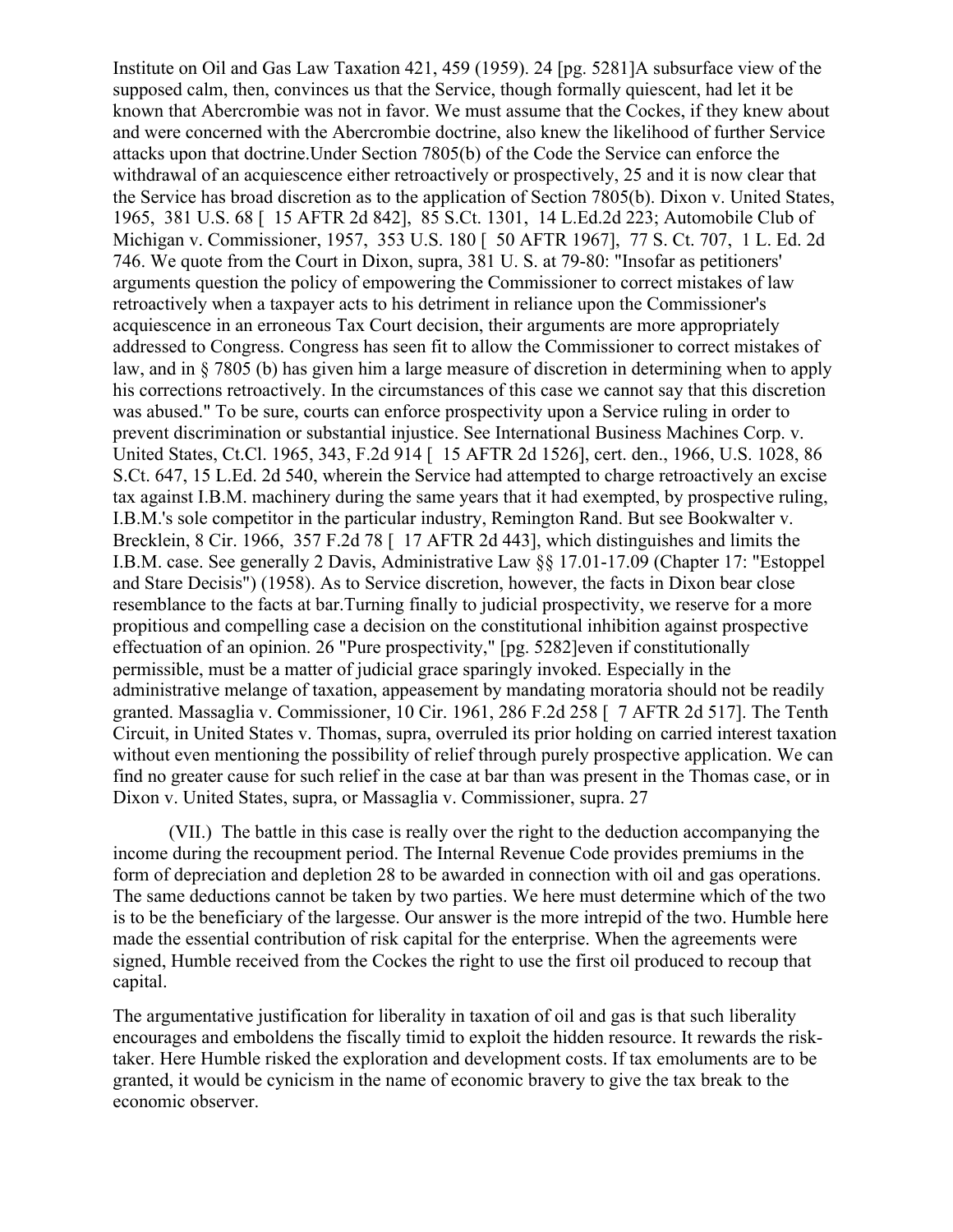Reversed.

Appendix

SEC. 611. Allowance of Deduction for Depletion.

(a) General Rule.-In the case of mines, oil and gas wells, other natural deposits, and timber, there shall be allowed as a deduction in computing taxable income a reasonable allowance for depletion and for depreciation of improvements, according to the peculiar conditions in each case; such reasonable allowance in all cases to be made under regulations prescribed by the Secretary or his delegate. For pusposes of this part, the term "mines" includes deposits of waste or residue, the extraction of ores or minerals from which is treated as mining under section 613(c). In any case in which it is ascertained as a result of operations or of development work that the recoverable units are greater or less than the prior estimate thereof, then such prior estimate (but not the basis for depletion) shall be revised and the allowance under this section for subsequent taxable years shall be based on such revised estimate.

26 U.S.C. § 611.

SEC. 613.Percentage Depletion.

[pg. 5283]

((a)) General Rule.-In the case of mines, wells, and other natural deposits listed in subsection (b), the allowance for depletion under section 611 shall be the percentage, specified in subsection (b), of the gross income from the property excluding from such gross income an amount equal to any rents or royalties paid or incurred by the taxpayer in respect of the property. Such allowance shall not exceed 50 percent of the taxpayer's taxable income from the property (computed without allowance for depletion). In no case shall the allowance for depletion under section 611 be less than it would be if computed without reference to this section.

((b)) Percentage Depletion Rates. - The mines, wells, and other natural deposits, and the percentages, referred to in subsection (a) are as follows: (1) 27½ percent-oil and gas wells.

 $((c))$  Definition of Gross Income from Property.-For purposes of this section  $-(1)$  Gross income from the property.-The term "gross income from the property" means, in the case of a property other than an oil or gas well, the gross income from mining.

26 U.S.C. § 613.

SEC. 167. Depreciation.

(a) General Rule.-There shall be allowed as a depreciation deduction a reasonable allowance for the exhaustion, wear and tear (including a reasonable allowance for obsolescence)-

 $(1)$ ) of property used in the trade or business, or

((2)) of property held for the production of income.

26 U.S.C. § 167.

SEC. 263. Capital Expenditures.

(a) General Rule. - No deduction shall be allowed for-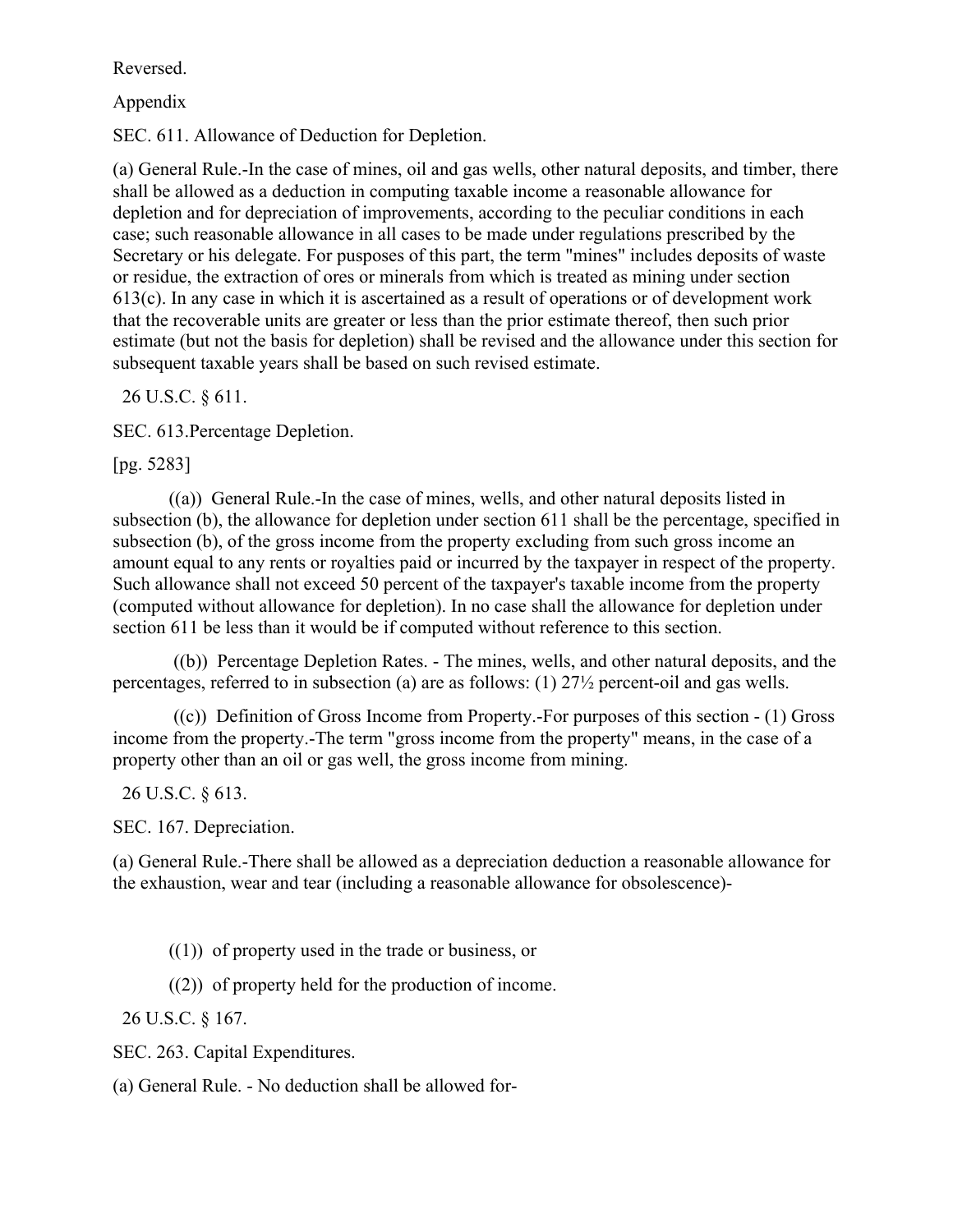((1)) any amount paid out for new buildings or for permanent improvements or betterments made to increase the value of any property or estate. This paragraph shall not apply to-

((A)) expenditures for the development of mines or deposits deductible under section 616,

((B)) research and experimental expenditures deductible under section 174,

 $((C))$  soil and water conservation expenditures deductible under section 175,

((D)) expenditures by farmers for fertilizer, etc., deductible under section 180, or

((E)) expenditures by farmers for clearing land deductible under section 182.

((2)) Any amount expended in restoring property or in making good the exhaustion thereof for which an allowance is or has been made.

Intangible Drilling and Development Costs in the Case of Oil and Gas Wells-Notwithstanding subsection (a), regulations shall be prescribed by the Secretary or his delegate under this subtitle corresponding to the regulations which granted the option to deduct as expenses intangible drilling and development cost in the case of oil and gas wells and which were recognized and approved by the Congress in House Concurrent Resolution 50, Seventy-Ninth Congress.

## 26 U.S.C. § 263.

Judge: CLAYTON, Circuit Judge, specially concurring:

It is with reservations that I concur in my brother Goldberg's erudite funeral oration for Abercrombie. What we now do will limit carried and carrying parties in the exercise of unfettered rights to contract, within the law, and thus to fix, with propriety, the tax consequences of what they do, including rights to depletion. We may bring more certainty by prescribing more uniformity. Such a prescription is, perhaps, more properly legislative than judicial, since depletion originated and now exists as a matter of Congressional grace, and I am not now certain that we are doing what Congress had in mind or what the statutes require.

Judge: AINSWORTH, Circuit Judge, with whom Circuit Judges GEWIN, BELL and COLEMAN join (concurring in part and dissenting in part):

I am not entirely free of doubt that we should overrule Abercrombie. However, I am persuaded that the able and well-reasoned opinion of the Court by Judge Goldberg presents the better view in the long-standing controversy involving proper income taxation of carried interest oil and gas transactions. The majority opinion is based more realistically [pg. 5284] on the "economic interest" principle rather than on a rigid adherence to the concept of legal title.

Obviously we should not hesitate to overrule a decisional rule which we believe to have been incorrectly decided originally. I concur, therefore, in the main portion of the majority opinion which overrules Abercrombie, though the principles we have promulgated today are not a panacea and it will still be necessary to consider other carried interest situations on a case-bycase basis because of the great variety of arrangements that can be adopted contractually. (See T. D. 6836, 1965-2 Cum. Bull. 182; T.I.R. 749).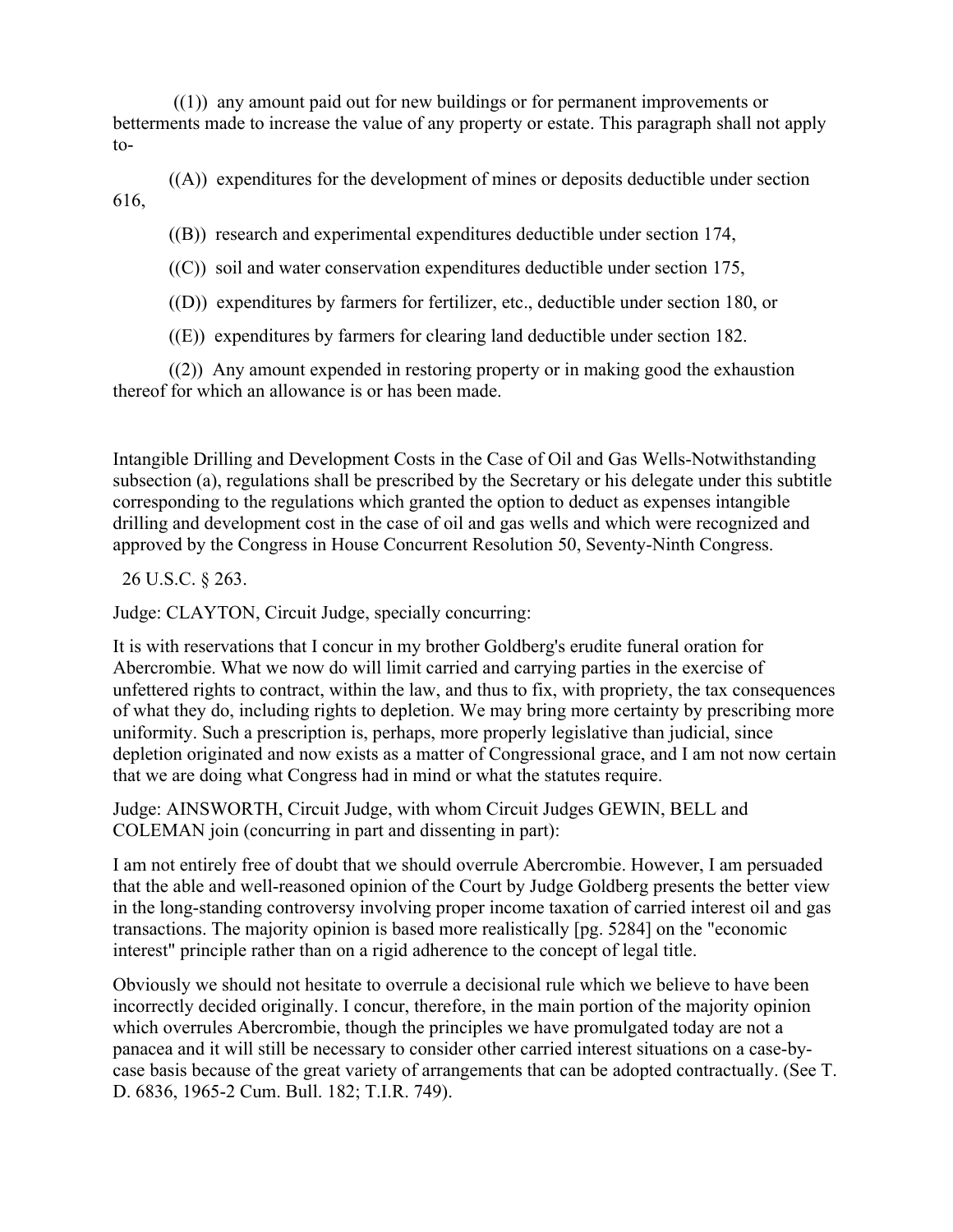Abercrombie has withstood the combined assaults of the Internal Revenue Service, numerous law commentators, and litigants for more than 20 years. During this time Congress has not seen fit to overrule Abercrombie legislatively. We do not know whether the demise of the Abercrombie rule will be long mourned by the petroleum industry. But it is certain that those taxpayers who, in reliance on the vitality of the principle there enunciated, have entered into continuing carried interest agreements will have no cause to rejoice. We must presume that the parties entered into their carried interest contracts with knowledge of the tax consequences provided by Abercrombie and its progeny. Now we have reversed the Abercrombie rule and radically changed the tax position of parties to such transactions. To prevent manifest injustice and hardship, therefore, to those who have contracted in reliance on this rule, I would make the overruling of the Abercrombie principle purely prospective in its application. In the present case, the Cockes entered into their carried interest arrangements in the years 1955 and 1956-after Abercrombie was decided in 1947 and the Commissioner's non-acquiescence was withdrawn in 1949.

We are informed that there are ten pending cases in the Internal Revenue Service involving carried interest transactions, five of which affect the Cockes. The popularity of the carried interest agreement in the petroleum industry permits the inference that it is likely there are a large number of such contracts in existence which will now be affected by our decision.

Prospective overruling is not an unknown legal principle. Cardozo first popularized it in Great Northern Ry. Co. v. Sunburst Oil & Refining Co., 287 U.S. 358, 53 S. Ct. 145 (1932), though as early as 1848 the Ohio Supreme Court in declaring legislative divorces invalid confined the effect of its ruling to the future. See Bingham v. Miller, 17 Ohio, 445. A judicial decision overruling a former principle of law may properly be made purely prospective in its application, as is pointed out in the exhaustive treatise by Justice Schaefer of the Illinois Supreme Court entitled "the Control of 'Sunbursts': Techniques of Prospective Overruling," 22 Record of N.Y.C.B.A. June 1967, 1-29; see also Traynor, "The Well-Tempered Judicial Decision," 21 Ark. L. Rev. 287 (1967). Purely prospective application was referred to with approval by the Supreme Court in Linkletter v. Walker, 381 U. S. 618, 622, 85 S. Ct. 1731, 1733, f. 3 (1965), affirming the Fifth Circuit decision in United States v. Walker, 5 Cir., 1963, 323 F.2d 11. See also England v. Louisiana State Bd. of Med. Exam., 375 U.S. 411, 84 S. Ct. 461 (1964). As the majority observes, the later case of Stovall v. Denno, 388 U. S. 293, 87 S. Ct. 1967 (1967), is not "an absolute constitution proscription" to purely prospective overruling.

I, therefore, dissent from that part of the majority opinion which gives full retrospective effect to our decision and fails to provide only purely prospective application.

\* Subsequent to oral argument on hearing en banc, January, 1968, at Houston, Texas, Judge Tuttle has become a Senior Judge. 28 U.S.C. § 371(b). As he participated in that hearing, he is competent to participate in the determination thereof. 46 U.S.C. §46 (c); Allen v. Johnson, 5 Cir. 1968, 391 F.2d 527 (en banc).

\*\* This is one of six cases submitted en banc to the Court at Houston. The cases are set out in Allen v. Johnson, supra, 391 F.2d at 528 (fn. 1 of the opinion) and in Miller v. Amusement Enterprises, Inc., 5 Cir. 1968, 394 F.2d 341, 341 (en banc) (at\*).

1 Pertinent section of the Internal Revenue Code of 1954 are set out in an Appendix to this opinion.

2 "Rule 25(a). En Banc Hearing or Rehearing.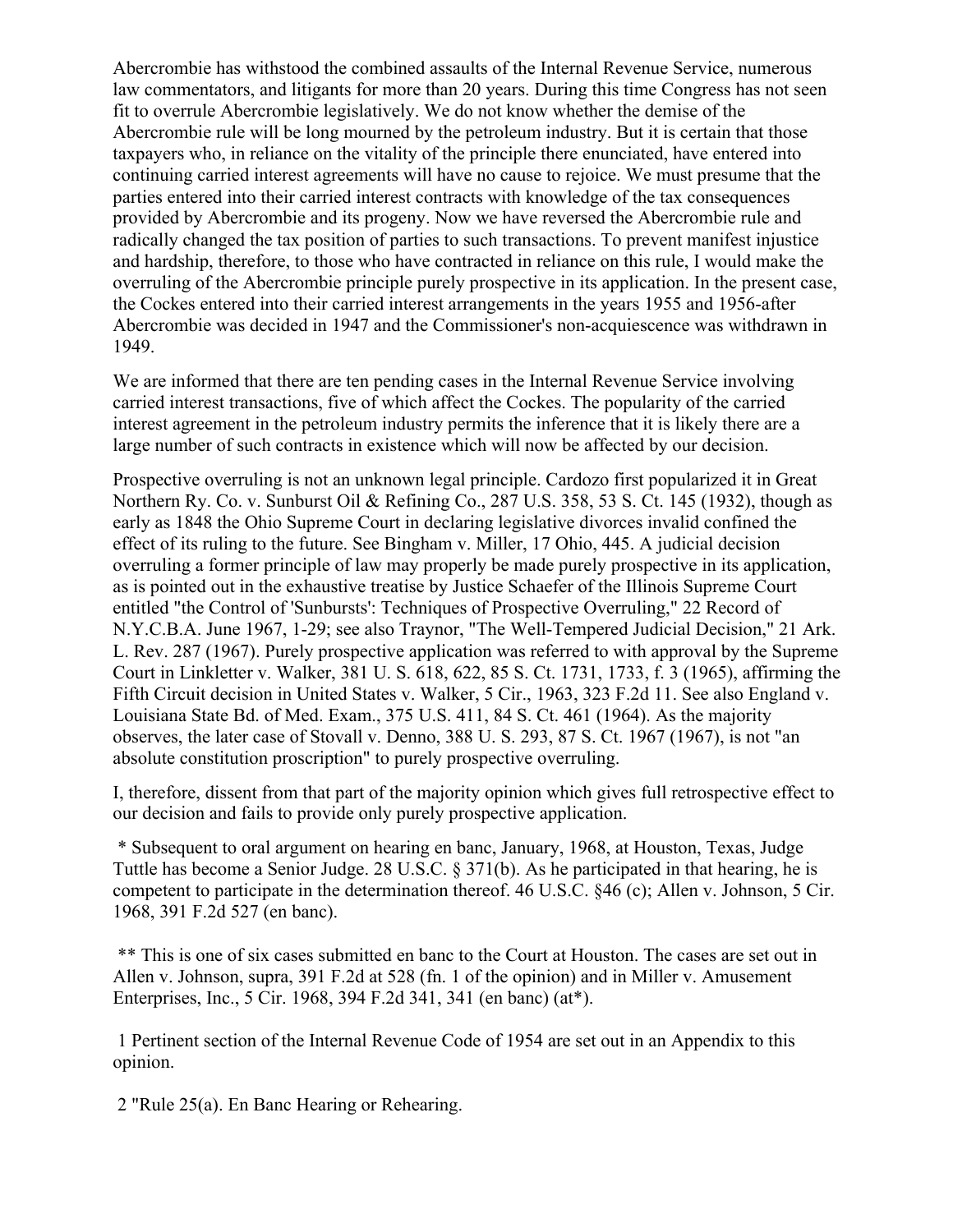"(a) When Hearing or Rehearing en Banc Will be Ordered. A majority of the circuit judges who are in regular active service may order that an appeal or other proceeding be heard or reheard by the court of appeals en banc. Such a hearing or rehearing is not favored and ordinarily will not be ordered except (1) when consideration by the full court is necessary to secure or maintain uniformity of its decisions, or (2) when the proceeding involves a question of exceptional importance."

3 Named for Manahan Oil Company, 1947, 8 T.C. [1159].

4 See Bullion, "A New Look at Tax Aspects of Oil and Gas Sharing Arrangements," Southwestern Legal Foundation Eighth Annual Institute on Oil and Gas Law and Taxation 603, 604 (1957).

5 Named for Herndon Drilling Company, 1496, 6 T.C. 628.

6 Mr. Bullion explains a difference in tax treatment of depletion between Manahan and Herndon types which is not in issue here.

7 The carrying party in Prater had outside financing and the carried party joined in a mortgage of the entire working interest to secure this financing. We held in part, "[I]f one has an economic interest in oil in place, neither the fact, that that interest is pledged to secure the return of advances made on his account by others, nor the fact, that the owner is not personally liable for the repayment of the advances, changes the legal situation as to the ownership of the interest and the income and the right to deduct the expenses attributable to his share." 273 F.2d at 125.

8 "It is clearly true, as already indicated, that an oil payment, like royalty, is an interest in property, an interest in realty, an interest in the minerals in place." Commissioner v. Hawn, 5 Cir. 1956, 231 F.2d 340, 343 [ 49 AFTR 437].

9 The distinction is skeptically stated in Breeding, supra, at 248: "The only distinction between the latter case [Abercrombie] and the other two [Manahan and Herndon], and this distinction seems more formal than real, is that in Abercrombie the assignor retained or held title to the working interest; whereas, the arrangement was accomplished in the other two cases by a temporary assignment of title."

10 According to Professor Hambrick, the only difference between the Abercrombie net profits interest and the net profits interest in Burton-Sutton was that the "carried party" in Abercrombie retained title to 1/16 of the leasehold, while the assignor in Burton-Sutton had retained only a net profits interest. In fact, Professor Hambrick argues that Abercrombie did not present a true carried interest at all, because the agreement in that case provided a permanent shift to the carrying party of the obligation to put up operating costs. His thesis is that a true carried interest terminates after a payout period during which the carrying party recoups the investment of drilling and development costs. After the recoupment, the carrying and carried parties are both responsible for costs of operating. Hambrick thus concludes that the Abercrombie agreement in reality provided for a 1/16 net profits interest, per se the Burton-Sutton situation, in favor of the "carried party." Hambrick, "Another Look at Some Old Problems-Percentage Depletion and the ABC Transaction," 34 Geo. Wash. Law Review 1, 31-32 (1965).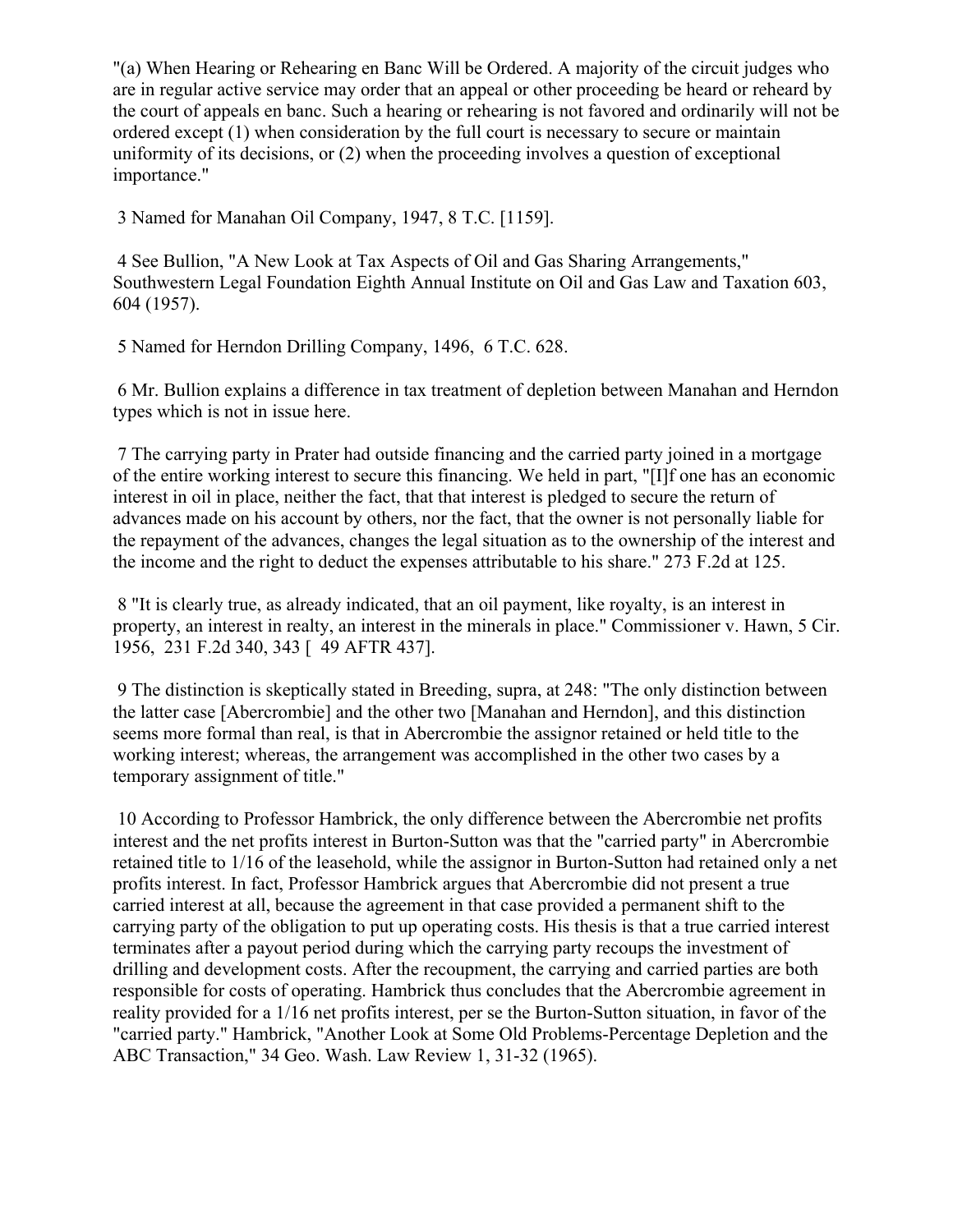11 According to the agreement, these properties consisted of (a) five mineral leaseholds of which Humble as lessee owned an undivided  $\frac{1}{2}$  interest and Cocke and Goodrich the other half as lessees; (b) three mineral leases in which Humble was sole lessee and Cocke and Goodrich were lessors; and (c) an "unleased mineral interest" underlying the area, jointly owned by Goodrich and Cocke. Thus it will be noted that each of Humble, Cocke, and Goodrich had at least part of the title to some of the leaseholds and interests comprising the Goodrich K properties. The parties made no attempt in the agreement to allot production according to title.

12 Paragraph 6 of the Agreement reads in part as follows:

"Operator shall advance all monies necessary for conducting the operations hereunder and shall reimburse itself currently for Non-Operator's share of expenses and charges to the Joint Account out of one-half  $\binom{1}{2}$  of Non-Operator's proportionate interest in the current production."

13 According to the agreement, these properties consisted of (a) 44 mineral leaseholds with Humble as lessee; (b) three mineral leases with California as lessee; (c) one mineral lease with California and Humble as lessees; (d) two mineral leases with Goodrich and Cocke as lessees; (e) one mineral lease with Goodrich alone as lessee; (f) one mineral lease with Nat V. Collier (otherwise unidentified) as lessee; and (g) certain "unleased mineral interests" held by Cocke, Sr., Cocke, Jr., R. H. Goodrich, and H. R. Goodrich under specified lands. Again each of the parties to this agreement had at least part of the title to some of the leaseholds and interests comprising the Bayou Postillion properties. Again the parties made no attempt in the agreement to allot production according to title.

14 Item II of the agreement reads in part:

"Operator shall charge the Joint Account with all costs and expenses incurred in connection with the operation of the Joint Area as herein contemplated. ... The charges made to the Joint Account as herein provided shall be borne by the parties hereto in the following manner:

("1.) Goodrich and [the] Cocke[s] shall bear all costs in connection with the drilling of wells hereunder up to but not including the permanent tank batteries, in an amount equal to onehalf of Goodrich and Cocke's proportionate interest. As to each well drilled hereunder, Humble and California shall advance Goodrich and Cocke's share of said costs, and shall be reimbursed only if such well be completed as a producer of oil, gas or other minerals, and then such reimbursement shall be only out of one-fourth of Goodrich and Cocke's proportionate interest. With respect to each well completed as a producer hereunder, all costs incurred in connection therewith subsequent to such completion, shall be borne by Goodrich and Cocke in an amount equal to the proportionate interest of Goodrich and Cocke in the Joint Area, provided, however, that Humble and California shall advance Goodrich and Cocke's share of all such costs, and shall be reimbursed only out of one-fourth of Goodrich and Cocke's proportionate interest in such well.

("2.) Humble and California shall each be responsible for its proportionate part of all cost incurred in connection with the drilling of wells hereunder, up to but not including the permanent tank batteries, and, in addition thereto, shall bear equally such cost in an amount equal to one-half of the proportionate interest of Goodrich and Cocke. As to costs incurred subsequent to completion of a well producing or capable of producing oil, gas or other minerals. Humble and California shall only bear such costs in proportion to their proportionate interest herein. "Operator shall on behalf of the parties hereto initially pay and discharge all cost and expenses incurred in the development and operation of the Joint Area, and shall keep such area free and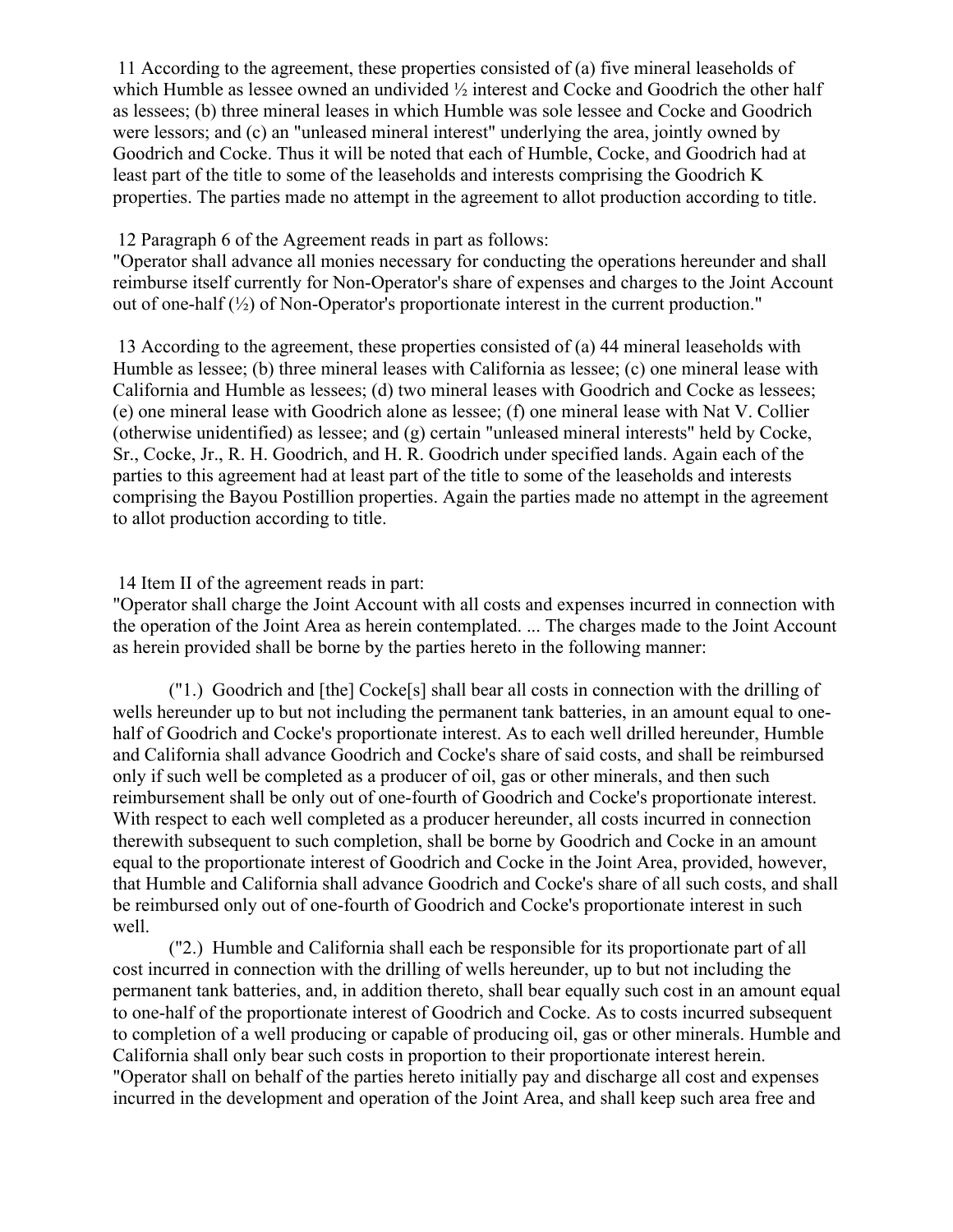clear of all liens growing out of its operations hereunder, provided, however, that California shall, if requested by Humble, advance its part (determined in the manner immediately above set out) of the anticipated development and operating cost and expenses. ..."

15 The income and expenses claimed by Cockes but disallowed by the Commissioner were claimed by Humble on its return, and as such were allowed by the Commissioner.

16 In Abercrombie, the carried party originally held the entire working interest, granted a portion of it to the carrying party in return for the obligation to drill, etc. Here, the carried and carrying parties were existing co-owners of the working interest when the carrying party took on his obligations. The distinction is without significance. Breeding and Burton, Income Taxation of Oil and Gas Production ¶ 2.08 at p. 207 (1961); Ryan, "The Carried Interest in the Fifth Circuit, or, Is Abercrombie Dead," 4 Houston Law Review 477, n. 1 (1966).

17 § 162. Trade or business expenses

(a) In general.-There shall be allowed as a deduction all the ordinary and necessary expenses paid or incurred during the taxable year in carrying on any trade or business, including. ..." (Emphasis added.)

18 § 212. Expenses for production of income.

In the case of an individual, there shall be allowed as a deduction all the ordinary and necessary expenses paid or incurred during the taxable year. ..." (Emphasis added.)

19 We note with interest that on July 26, 1966, the House of Lords proclaimed that in the future it would "no longer regard itself as absolutely bound by its own precedent decisions." 82 Law Quarterly Review 441 (October, 1966).

20 United States v. Thomas, 9 Cir. 1964, 329 F.2d 119 [ 13 AFTR 2d 949]; Weinert's Estate v. Commissioner, 5 Cir. 1961 294 F.2d 750 [ 8 AFTR 2d 5417]. See also Ryan, "The Carried Interest in the Fifth Circuit, or, is Abercrombie dead?", 4 Houston L. Rev. 477 (1966); Bennion, "Intangible Drilling and Development Costs: The Final Regulations," Fifteenth Annual Tulane Tax Institute 665, 676-82 (1966); Hambrick, "Another Look at Some Old Problems-Percentage Depletion and the ABC Transaction," 34 Geo. Wash. L. Rev. 1, 31-32 (1965); Caplan, "Taxation of Carried Interests: A Study in Gossamer Distinctions," 7 So. Texas L. J. 239 (1964); Appleman, "Oil and Gas Tax Law-1964 Critique," Southwestern Legal Foundation Fifteenth Annual Institute on Oil and Gas Law and Taxation 457, 469-74 (1964); "The Trend in Carried Interest Cases," 17 SW. L. J. 242 (1963); Shoenbaum, "Significant Federal Tax Developments Affecting Oil and Gas," Southwestern Legal Foundation Thirteenth Annual Institute on Oil and Gas Law and Taxation 481-86 (1962); Bean, "Taxation of Carried Interests in Oil and Gas Transactions-In Retrospect and Prospect," 10 Kansas L. Rev. 391 (1962); Note, 22 La. L. Rev. 685 (1962); 12 Oil and Gas Tax Q. 41 (1962); 11 Oil and Gas Tax Q. 233 (1962); 11 and Gas Tax Q. 81 (1962); Hambrick, "A New Look at the Carried Interest," Tenth Annual Tulane Tax Institute 304 (1961); 10 Oil and Gas Tax Q. 108 (1961); Galvin, "The 'Ought' and 'Is' of Oil-and-Gas Taxation," 73 Harvard L. Rev. 1441, 1492-94 (1960); Branscomb, "Recent Developments in Oil and Gas Taxation," Southwestern Legal Foundation Eleventh Annual Institute on Oil and Gas Law and Taxation 615, 633-41 (1960); 9 Oil and Gas Tax Q. 222 (1960); Peck, "Recent Developments in Oil and Gas Taxation," Southwestern Legal Foundation Tenth Annual Institute on Oil and Gas Law and Taxation 421, 458-61 (1959); 8 Oil and Gas Tax Q. 238 (1959); Bullion "A New Look at Tax Aspects of Oil and Gas Sharing Arrangements," Southwestern Legal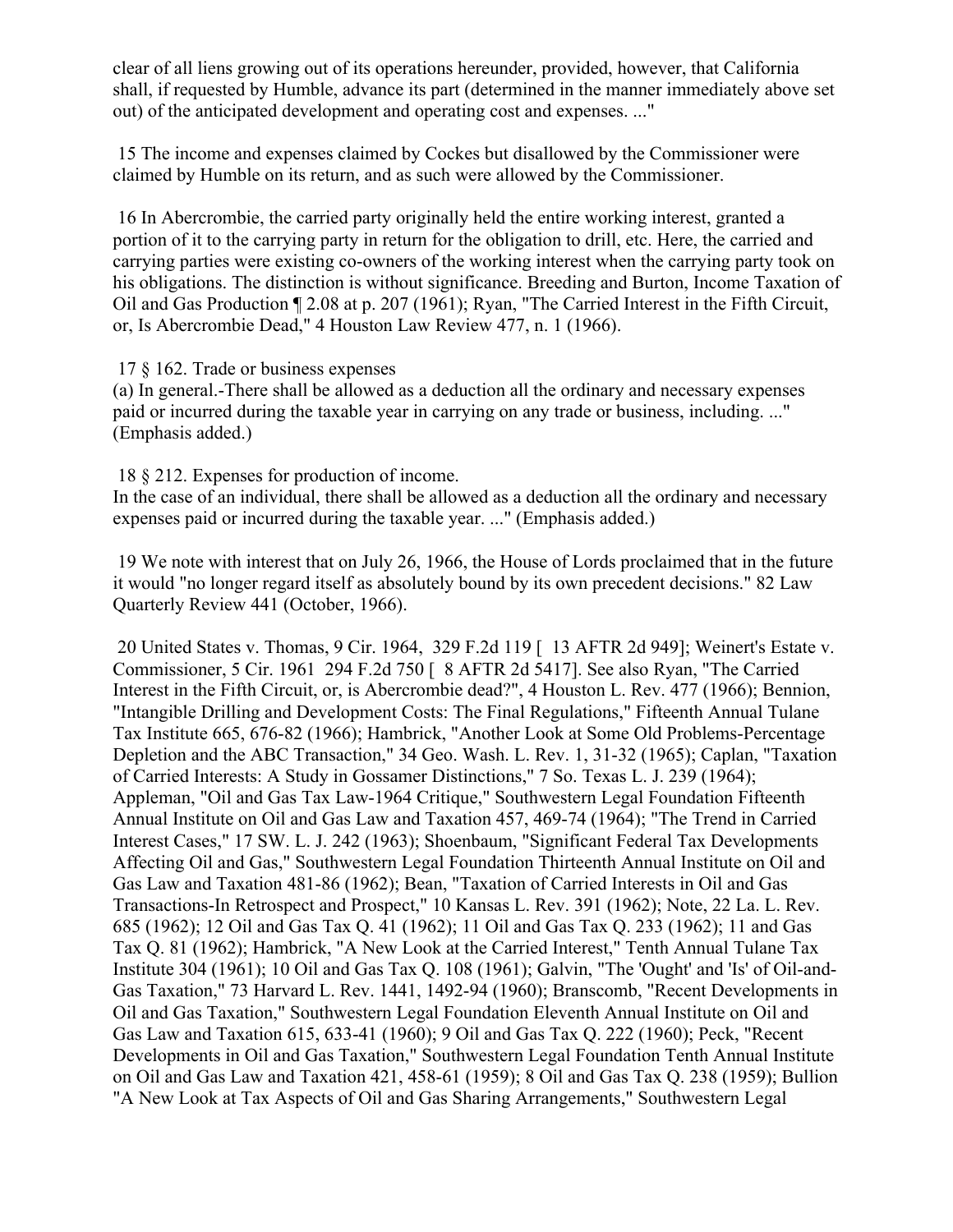Foundation Eighth Annual Institute on Oil and Gas Law and Taxation 603 (1957); Winstead, "Carried Interests and Net Profits Interests," Southwestern Legal Foundation Second Annual Institute on Oil and Gas Law and Taxation 517 (1951); See also Breeding and Burton, Income Taxation of Oil and Gas Production §§ 2.08, 8.15 (1961 ed.); Paulston, "Tax Consequences of 'Net Interests' in Oil and Gas Transactions," P-H Oil and Gas Taxes ¶ 1009, 1009.8; Branscomb, "Allocating Income in Carried Interests," P-H Oil and Gas Taxes ¶ 2023. Additional authority is cited in Weinert's Estate, supra, 294 F.2d at 755-56 (fn. 11).

21 "A ruling which is purely prospective does not apply even to the parties before the court." Linkletter v. Walker, 1965, 381 U.S. 618, 622, 88 S.Ct. 1731, 14 L.Ed.2d 601.

22 G.C.M. 22730, 1941-1 Cu. Bull. 214, 223-24. "The policy adopted in GCM 22730, 1941-1 Cum. Bull. 214 and GCM 24849, 1946-1 Cum. Bull. 66 embodies the Manahan-Herndon approach." Weinert's Estate, supra, 294 F.2d at 757 (fn. 14).

23 Hambrick, "Another Look At Some Old Problems-Percentage Depletion and the ABC Transaction," 34 Geo. Wash. L. Rev. 1, 31 (fn. 115) (1965).

24 Judge Wisdom also maintained in Weinert's Estate that the application of "economic realities" in taxation of oil and gas "is in harmony with the administrative position on the allocation of income and deductions in sharing arrangements, a position that since the publication of GCM 22730, 1941-1 Cum. Bull. 214, has been relatively stable." 294 F.2d at 752. One commentator has been even more emphatic: "It is to the great credit of the Service that it has with a considerable degree of consistency sought the demise of the Abercrombie principle ever since the publication of its well-reasoned ruling in G.C.M. 22730, 1941-1 C.B. 214, 223-224." Bennion, "Intangible Drilling and Development Costs: The Final Regulations," Fifteenth Annual Tulane Tax Institute 665, 682 (1966). Finally, we note Professor Hambrick's amusing account of the Service's frustrations and its pragmatic approach: "The Internal Revenue Service was given a bad time by the Abercrombie decision. It was in conflict with the Service's master-work on depletion and the division of income from the exploitation of natural resources deposits. G.C.M. 22730, 1941-1 Cum. Bull. 214. At the same time G.C.M. 22730 was out of step with the decisions in Kirby Petroleum and Burton-Sutton on the status of a net profits interest. At first the Service noted its formal disagreement with Abercrombie, nonacq., 1946-2 Cum. Bull. 6. Later, apparently in order to put itself in a 'compromising' position to settle other similar cases in the same circuit) and still remain an 'honest woman,' the Service entered on the record its acquiescence, 1949-1 Cum. Bull. 1. Finally, the Service returned to the path of righteousness, never more to roam, we hope, nonacq., 1963-1 Cum. Bull. 5." Hambrick, supra, note 23.

## 25 26 U.S.C. § 7805(b):

"Retroactivity of Regulations or Rulings. - The Secretary [of the Treasury] or his delegate may prescribe the extent, if any, to which any ruling or regulation, relating to the internal revenue laws, shall be applied without retroactive effect."

26 The government submits that as a consequence of Article III, Section 2 of the United States Constitution, which limits the judicial power of the federal courts to adjudicating "cases" or "controversies," a federal court is without jurisdiction to overrule a prior decision and to announce a new rule of law that does not govern the decision of the case before it. At least one commentator agrees (although more on policy grounds than on strict adherence to constitutional principles). Note, "Prospective Overruling and Retroactive Application in the Federal Courts,"